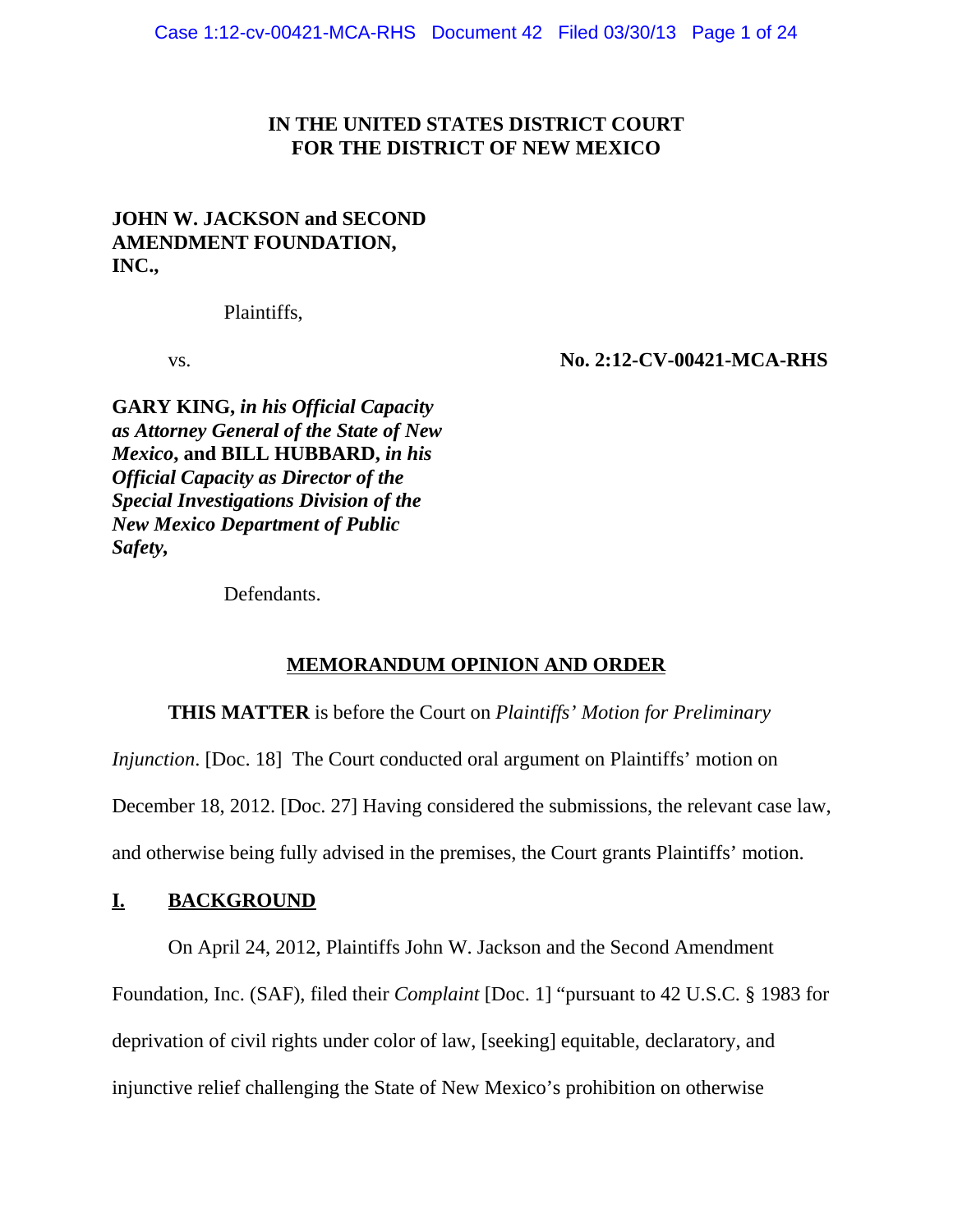#### Case 1:12-cv-00421-MCA-RHS Document 42 Filed 03/30/13 Page 2 of 24

qualified non-U.S. citizens who legally reside in New Mexico from obtaining a concealed carry permit, pursuant to section NMSA 1978,  $\S$  29-19-4(A)(1) of the New Mexico Concealed Handgun Carry Act." [Doc. 1 at 1] Plaintiffs allege that the citizenship requirement in Section 29-19-4(A)(1) violates the equal protection clause of the United States Constitution, the right to keep and bear firearms in the Second Amendment to the United States Constitution, and is preempted by federal immigration law. [Doc. 1 at 6-7]

On May 17, 2012, Defendants Gary King, Attorney General of the State of New Mexico, and Bill Hubbard, Director of the Special Investigations Division of the New Mexico Department of Public Safety, filed their Answer to Plaintiffs' Complaint. [Doc. 10] In their Answer Defendants admitted that "legal resident aliens are prohibited from carrying concealed weapons" and that "only citizens may carry concealed weapons." [Doc. 10 at 2]

On August 9, 2012, Plaintiffs filed *Plaintiffs' Motion for Preliminary Injunction*. [Doc. 18] In support of their motion, Plaintiffs submitted the Declaration of John W. Jackson, who averred that he is a permanent legal resident of the United States residing in Rio Rancho, Sandoval County, New Mexico, and that he is "prohibited by NMSA 1978, § 29-19-4A(1) from obtaining a concealed carry permit, and thus carrying a handgun in a concealed manner for self-defense." [Doc. 19] Plaintiffs also submitted the Declaration of Julianne Versnel, who is the Director of Operations of SAF. Ms. Versnel averred that SAF has "individual members and supporters who are adversely impacted by NMSA 1978, § 29-19-14(A)(1)" and that "[b]ut for criminal enactments challenged in this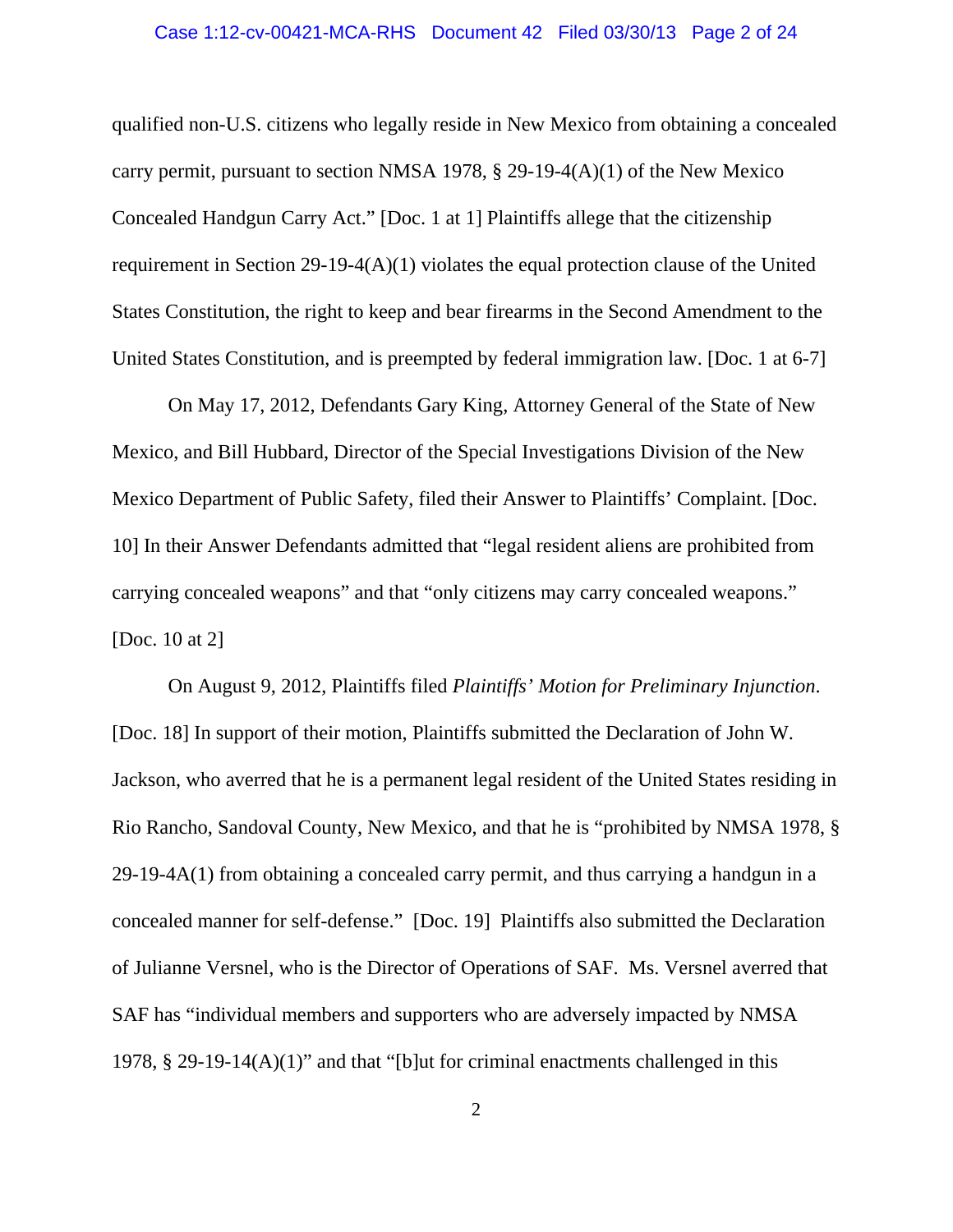#### Case 1:12-cv-00421-MCA-RHS Document 42 Filed 03/30/13 Page 3 of 24

complaint, SAF members who are legal aliens residing within New Mexico would obtain concealed carry permits and carry concealed firearms for their own defense." [Doc. 19] Plaintiffs contend that they are entitled to preliminary injunctive relief because "[t]he deprivations of constitutional rights subject Plaintiffs to irreparable harm, and is such a clear-cut constitutionally-inflicted harm that Plaintiffs are likely to succeed on the merits by the conclusion of this litigation." [Doc. 19 at 6] Plaintiffs further contend that the balance of the equities and the public interest would be served by awarding them the preliminary injunctive relief that they seek.

Defendants do not dispute that permanent resident aliens "are entitled to Second Amendment rights under the equal protection clause of the Fourteenth Amendment." [Doc. 20 at 4] Defendants contend, however, that no Second Amendment rights are at issue in this case because "the concealed carry of a firearm is not a constitutional right." [Id.] Defendants point out that Plaintiffs are free to carry firearms openly and to carry concealed firearms in their own home, on their own property, and in their own vehicle. Because there is no constitutional violation, Defendants argue that Plaintiffs' motion for a preliminary injunction should be denied.

On September 19, 2012, the Court held a telephonic status conference regarding Plaintiffs' motion. At the status conference, the parties agreed that an evidentiary hearing was unnecessary, but requested oral argument. [Doc. 25] Oral argument on Plaintiffs' motion was held on Tuesday, December 18, 2012. [Doc. 27]

Following oral argument, Defendant King moved to dismiss Plaintiffs' *Complaint*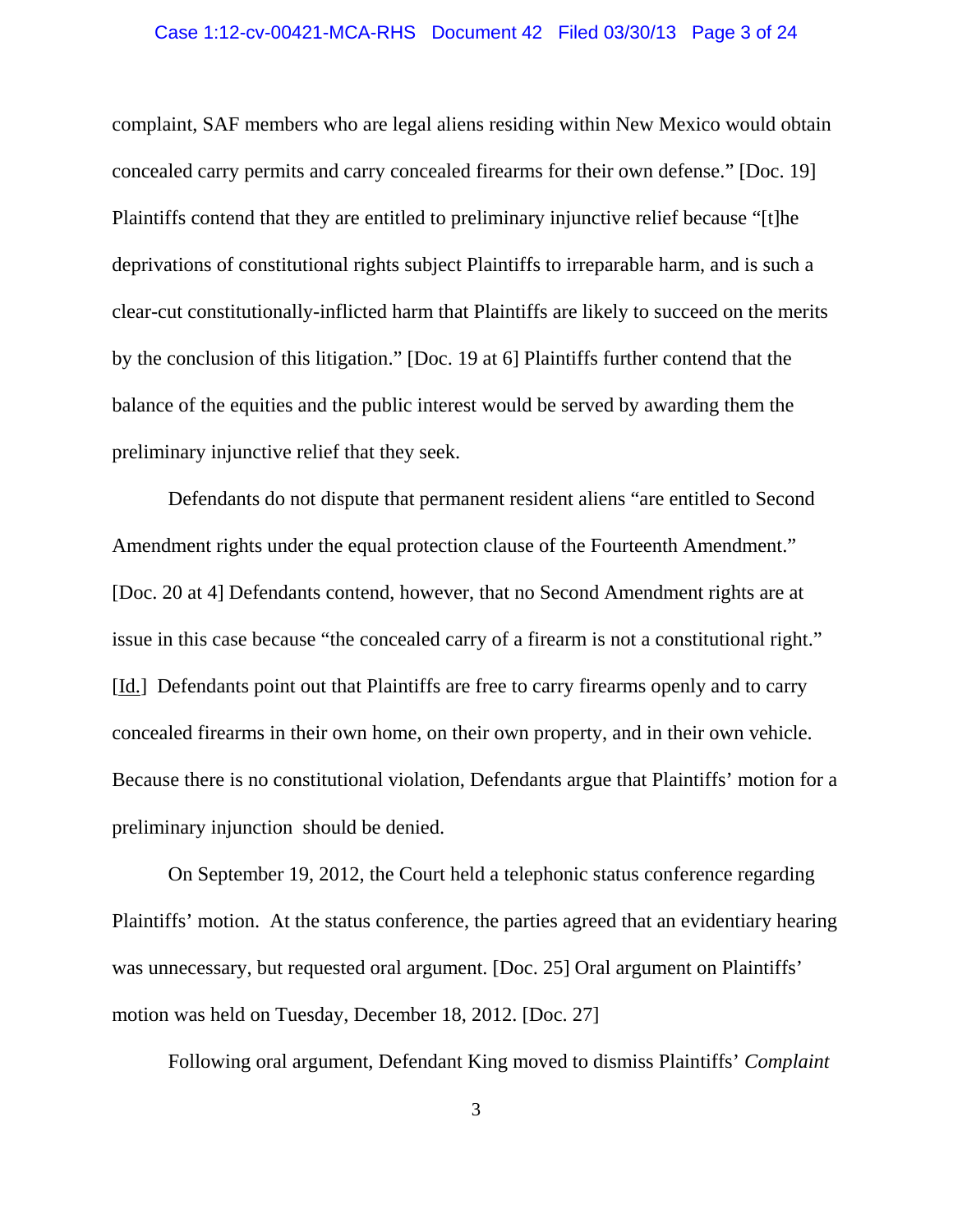#### Case 1:12-cv-00421-MCA-RHS Document 42 Filed 03/30/13 Page 4 of 24

for failure to state a claim upon which relief can be granted and for lack of standing, alleging that he is not responsible for the execution and administration of the Concealed Handgun Carry Act, NMSA 1978, § 29-19-1, *et seq.* and, therefore, Plaintiffs injuries are not traceable to him, nor redressable by him. [Doc. 28] The Court agreed and granted Defendant King's motion to dismiss. [Doc. 41] Accordingly, Defendant King is no longer a party to this case.

## **II. STANDARD**

The decision to grant a preliminary injunction is within the Court's discretion. See Winnebago Tribe of Nebraska v. Stovall, 341 F.3d 1202, 1205 (10th Cir. 2003). "Because a preliminary injunction is an extraordinary remedy, the right to relief must be clear and unequivocal." Greater Yellowstone Coal. v. Flowers, 321 F.3d 1250, 1256 (10th Cir. 2003). "To obtain a preliminary injunction, the moving party must demonstrate: (1) a likelihood of success on the merits; (2) a likelihood that the movant will suffer irreparable harm in the absence of preliminary relief; (3) that the balance of equities tips in the movant's favor; and (4) that the injunction is in the public interest." Attorney Gen. of Oklahoma v. Tyson Foods, Inc., 565 F.3d 769, 776 (10th Cir. 2009) (internal quotation marks and citation omitted). "Generally, where the moving party has established that the [latter] three harm factors tip decidedly in its favor, the probability of success requirement is somewhat relaxed and the movant need only show questions going to the merits so serious, substantial, difficult and doubtful, as to make them a fair ground for litigation." Nova Health Sys. v. Edmondson, 460 F.3d 1295, 1298 n.6 (10th Cir.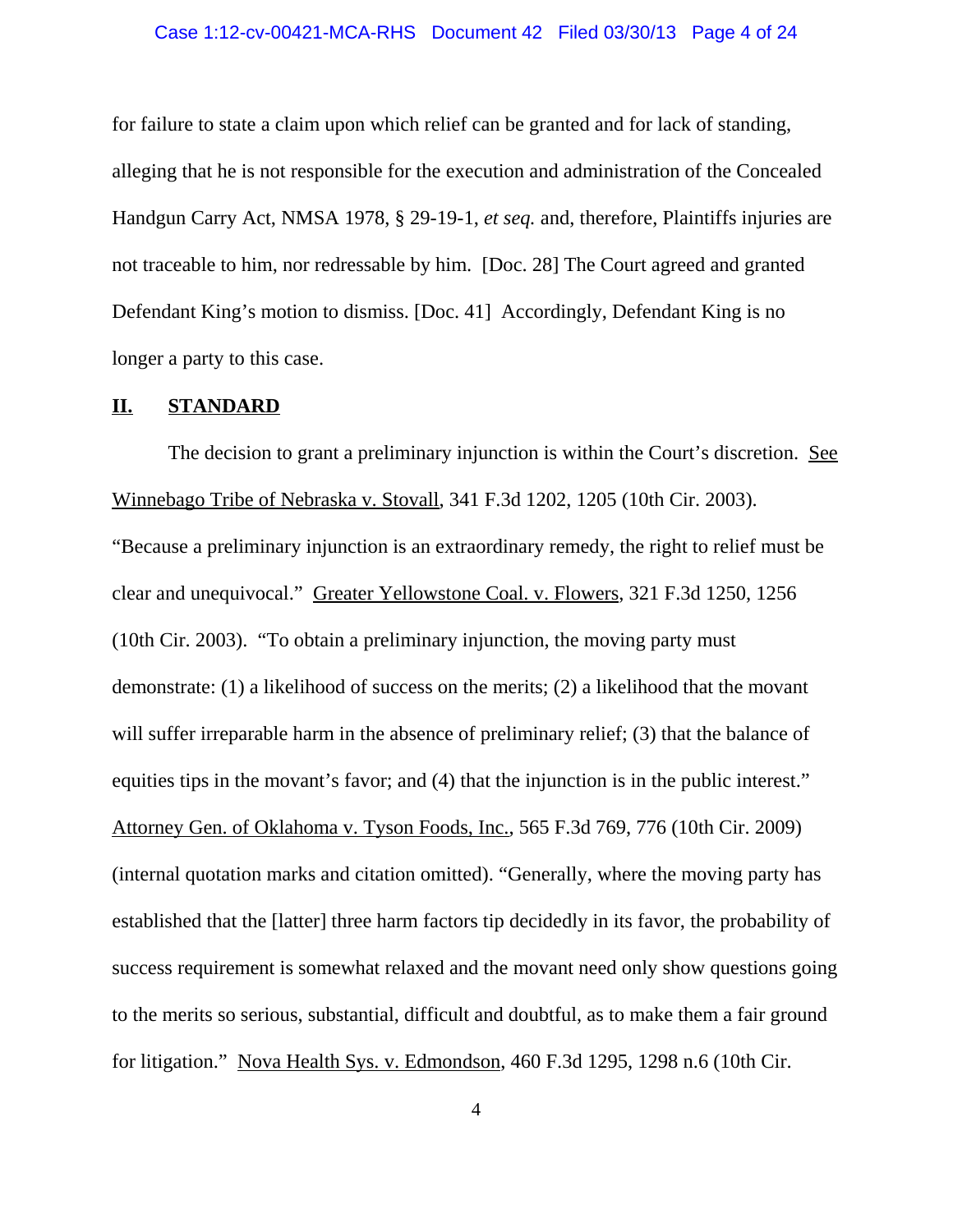#### Case 1:12-cv-00421-MCA-RHS Document 42 Filed 03/30/13 Page 5 of 24

2006) (internal quotation marks and citations omitted). However, this relaxed standard does not apply to the "three types of disfavored injunctions," which are:

(1) preliminary injunctions that alter the status quo; (2) mandatory preliminary injunctions; and (3) preliminary injunctions that afford the movant all the relief that it could recover at the conclusion of a full trial on the merits. When a preliminary injunction falls into one of these categories, it must be more closely scrutinized to assure that the exigencies of the case support the granting of a remedy that is extraordinary even in the normal course. A district court may not grant a preliminary injunction unless the moving party makes a strong showing both with regard to the likelihood of success on the merits and with regard to the balance of harms.

Awad v. Ziriax, 670 F.3d 1111, 1125 (10th Cir. 2012) (internal quotation marks and citation omitted).

Plaintiffs contend that the relaxed standard is applicable to this case because the "latter three elements weigh heavily in its favor." [Doc. 19 at 10 (internal quotation marks and citation omitted)]. However, in Nova Health Systems, the Tenth Circuit Court of Appeals held that "where . . . the plaintiff seeks to enjoin the enforcement of a statute, a showing that the questions are 'fair ground for litigation' is not enough; the plaintiff must meet the traditional 'substantial likelihood of success' standard." 460 F.3d at 1298 n.6; see also Heideman v. South Salt Lake City, 348 F.3d 1182, 1189 (10th Cir. 2003) ("[w]here ... a preliminary injunction 'seeks to stay governmental action taken in the public interest pursuant to a statutory or regulatory scheme,' the less rigorous fair-ground-for-litigation standard should not be applied." (internal quotation marks and citation omitted)). Accordingly, the Court concludes that the relaxed standard is inapplicable to this case.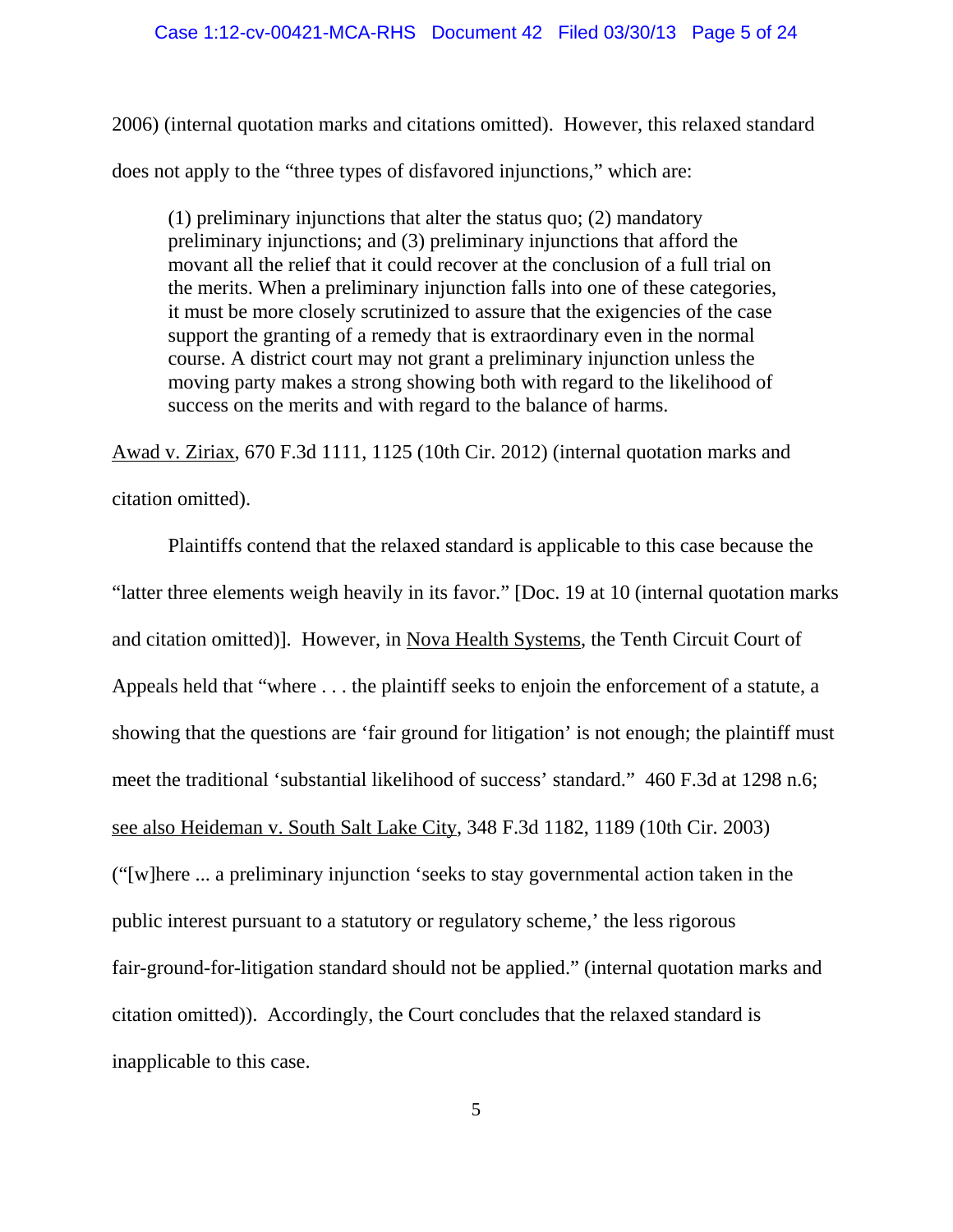#### Case 1:12-cv-00421-MCA-RHS Document 42 Filed 03/30/13 Page 6 of 24

Defendant Hubbard contends that Plaintiffs seek a disfavored injunction and, therefore, the heightened standard must be applied. [Doc. 20 at 3] The status quo is defined as

the last uncontested status between the parties which preceded the controversy until the outcome of the final hearing. In determining the status quo for preliminary injunctions, [the Tenth Circuit] looks to the reality of the existing status and relationship between the parties and not solely to the parties' legal rights.

Schrier v. Univ. Of Colorado, 427 F.3d 1253, 1260 (10th Cir. 2005) (internal quotation marks and citations omitted). In Nova Health Systems, the Court expressed no opinion as to whether a preliminary injunction seeking to enjoin the enforcement of a statute would alter the status quo and, therefore, be a disfavored injunction subject to the heightened standard of review. 460 F.3d at 1298 n.5.

The District of Kansas addressed this issue, however, in American Civil Liberties Union of Kansas and Western Missouri v. Praeger, 815 F.Supp.2d 1204 (D. Kan. 2011). In that case, the plaintiff sought "declaratory and injunctive relief to halt the enforcement of a Kansas statute which took effect on July 1, 2011." Id. at 1207. The Court held that, because the statute was newly enacted, the "last uncontested status between the parties before the dispute arose would be that which existed prior to the challenged statute taking effect." Id. at 1208. In arriving at this conclusion, the Court relied on the concurrence in O Centro Espirita Beneficiente Uniao Do Vegetal v. Ashcroft, 389 F.3d 973, 977 (10th Cir. 2004), which noted that "[w]hen a statute is newly enacted, and its enforcement will restrict rights citizens previously had exercised and enjoyed, it is not uncommon for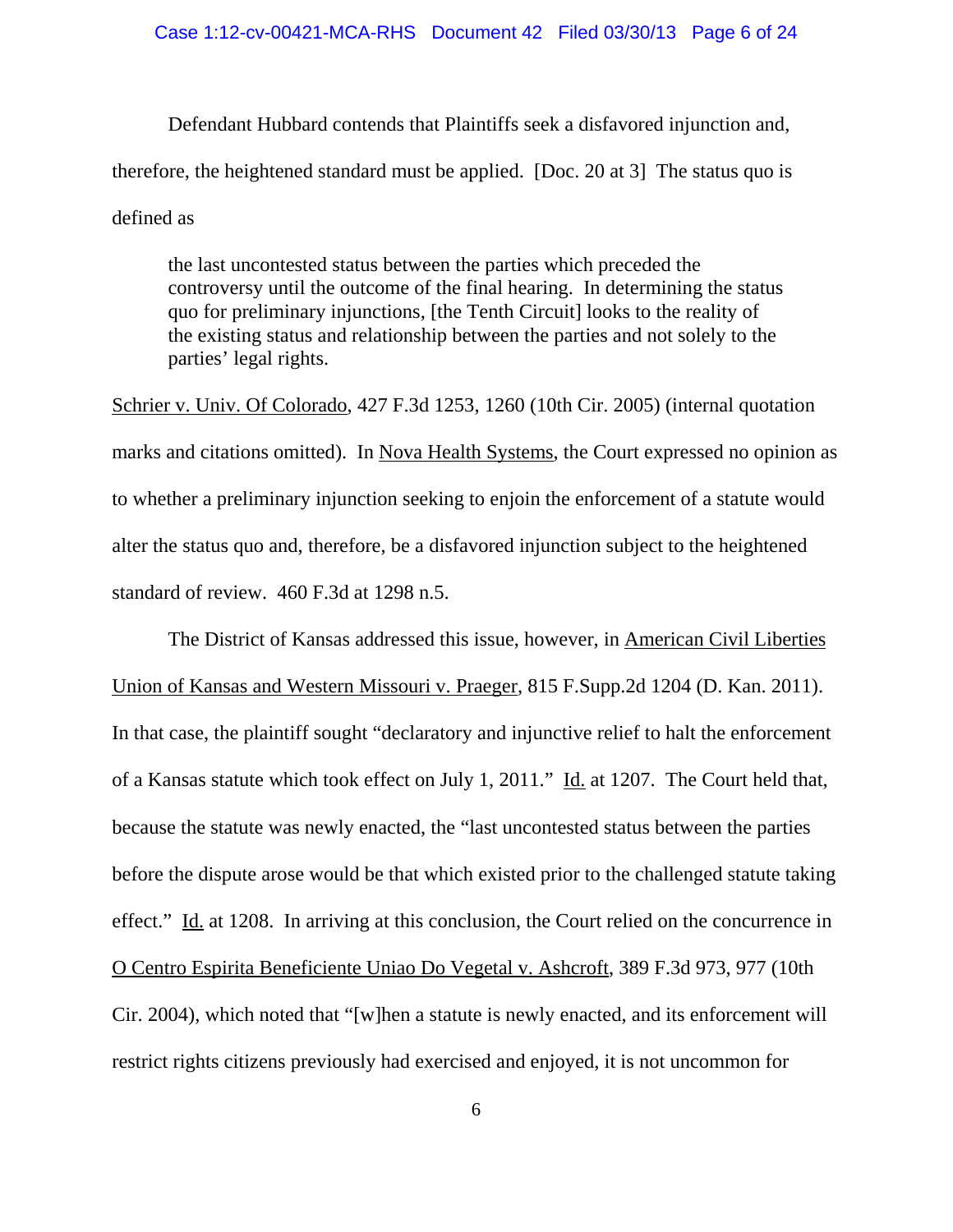#### Case 1:12-cv-00421-MCA-RHS Document 42 Filed 03/30/13 Page 7 of 24

district courts to enjoin enforcement pending a determination of the merits of the constitutional issue." Conversely, "[w]hen a statute has long been on the books and enforced, . . . it is exceedingly unusual for a litigant who challenges its constitutionality to obtain (or even to seek) a preliminary injunction against its continued enforcement." Id. Because the statute at issue in Praeger was newly enacted, the Court concluded that "the heightened standard for injunctions that alter the status quo [did] not apply to plaintiff's request for a preliminary injunction." Praeger, 815 F.Supp.2d at 1209.

The citizenship requirement in New Mexico's Concealed Handgun Carry Act is not newly enacted–it has been a part of the statutory scheme since its enactment in 2003. See 2003 New Mexico Laws Ch. 255 (S.B. 23). Because the citizenship requirement "has long been on the books and enforced," O Centro Espirita Beneficiente Uniao Do Vegetal, 389 F.3d at 977, the Court concludes that the requested relief seeks to alter the status quo. Cf. American Ass'n of People With Disabilities v. Herrera, 580 F.Supp.2d 1195, 1247 (D. N.M. 2008) (denying the plaintiff's request for a preliminary injunction enjoining the enforcement of New Mexico's voter-registration laws in relevant part because it would "upset the status quo that has existed for three years"). Accordingly, the heightened standard of review applicable to disfavored injunctions applies to Plaintiffs' motion for a preliminary injunction.

## **III. DISCUSSION**

It is undisputed that Plaintiffs may openly carry a loaded firearm in accordance with Article II, Section 6 of the New Mexico Constitution. See N.M. Const. art. II, § 6

7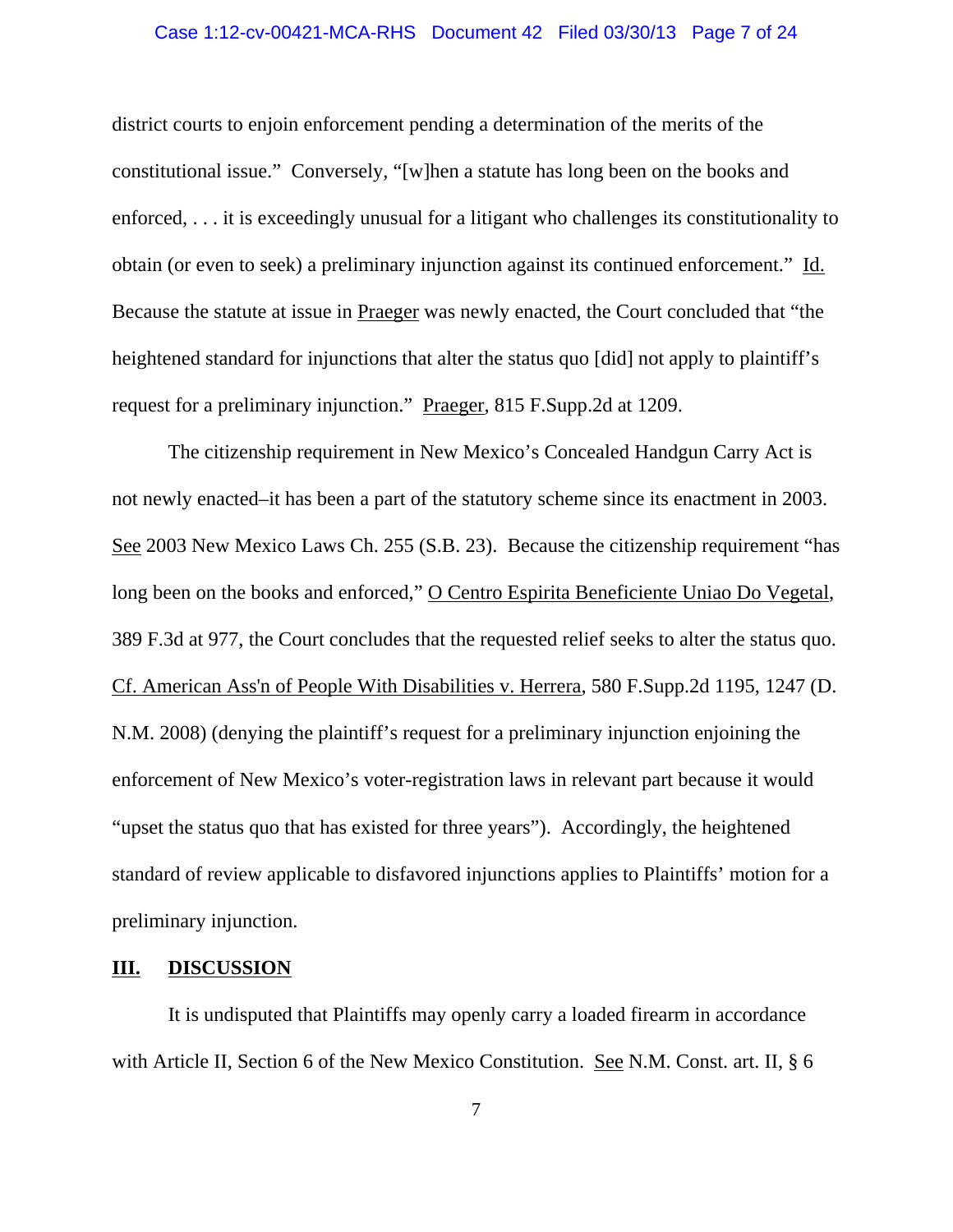("No law shall abridge the right of the citizen to keep and bear arms for security and

defense, for lawful hunting and recreational use and for other lawful purposes, but

nothing herein shall be held to permit the carrying of concealed weapons. No

municipality or county shall regulate, in any way, an incident of the right to keep and bear

arms."). However, New Mexico's Concealed Handgun Carry Act does not permit non-

United States citizens to carry a loaded concealed firearm. Specifically, Section 29-19-4

provides, in relevant part, as follows:

A. The department shall issue a concealed handgun license to an applicant who:

(1) is a citizen of the United States;

(2) is a resident of New Mexico or is a member of the armed forces whose permanent duty station is located in New Mexico or is a dependent of such a member;

(3) is twenty-one years of age or older;

(4) is not a fugitive from justice;

(5) has not been convicted of a felony in New Mexico or in any other state or pursuant to the laws of the United States or any other jurisdiction;

(6) is not currently under indictment for a felony criminal offense in New Mexico or any other state or pursuant to the laws of the United States or any other jurisdiction;

(7) is not otherwise prohibited by federal law or the law of any other jurisdiction from purchasing or possessing firearms;

(8) has not been adjudicated mentally incompetent or committed to a mental institution;

(9) is not addicted to alcohol or controlled substances; and

(10) has satisfactorily completed a firearms training course approved by the department for the category and the largest caliber of handgun that the applicant wants to be licensed to carry as a concealed handgun.

Although noncitizens cannot obtain a concealed handgun license, they may nonetheless

carry a concealed loaded firearm in the following limited circumstances: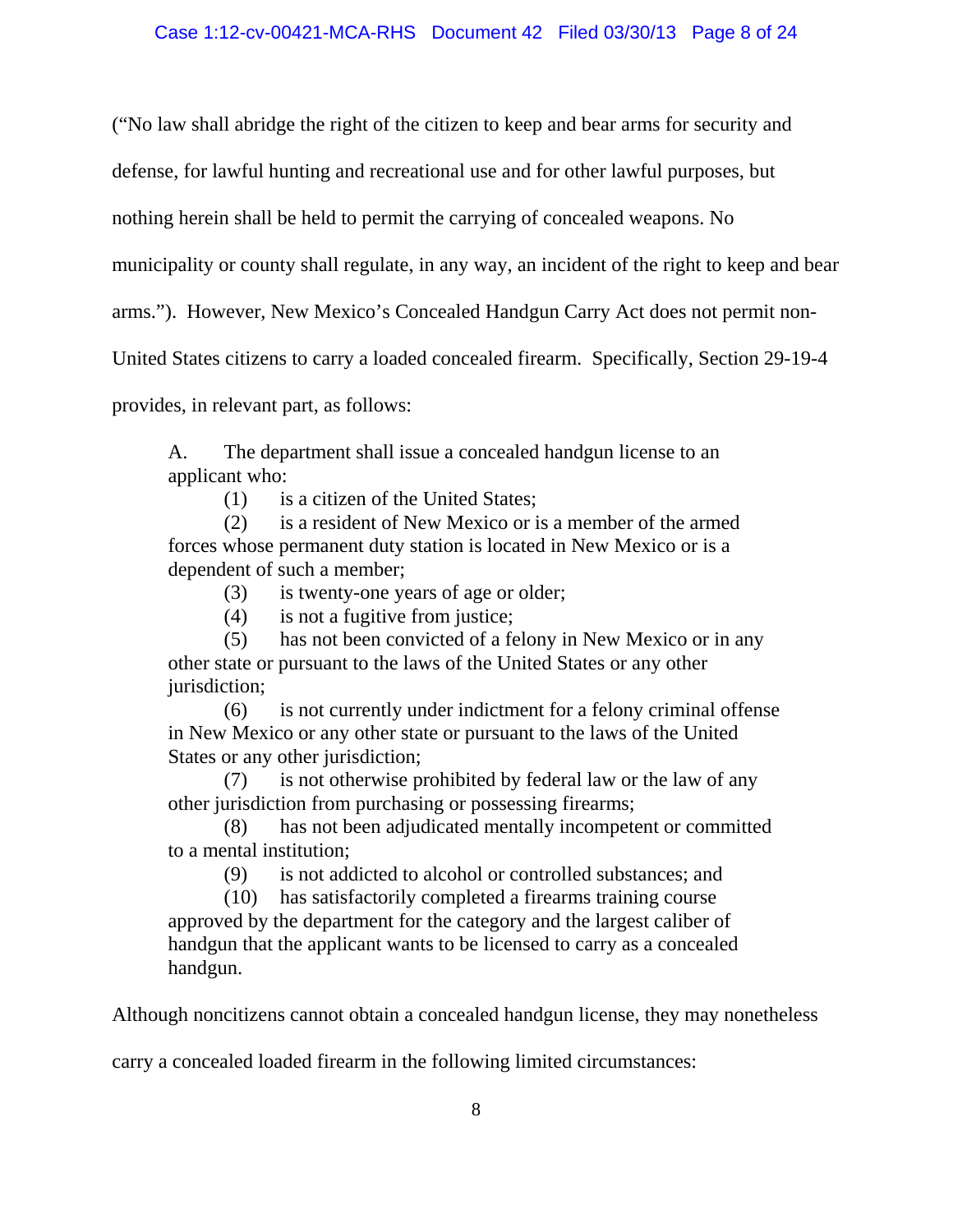#### Case 1:12-cv-00421-MCA-RHS Document 42 Filed 03/30/13 Page 9 of 24

(1) in the persons's residence or on real property belonging to him as owner, lessee, or licensee;

(2) in a private automobile or other private means of conveyance, for lawful protection of the person's or another's person or property.

NMSA 1978, § 30-7-2. In any other circumstance, carrying a loaded concealed firearm without a "valid concealed handgun license issued . . . by the department of public safety pursuant to the provisions of the Concealed Handgun Carry Act" is a petty

misdemeanor." Id.

## *A. Second Amendment*

Plaintiffs contend that the citizenship requirement in New Mexico's Concealed Handgun Carry Act violates their fundamental right to keep and bear arms under the Second Amendment to the United States Constitution. Defendant Hubbard responds that there is no fundamental right to carry a concealed firearm under the Second Amendment.

The Second Amendment provides as follows: "A well regulated Militia, being necessary to the security of a free State, the right of the people to keep and bear Arms, shall not be infringed." This provision is "fully applicable to the States." McDonald v. City of Chicago, 130 S. Ct. 3020, 3026 (2010) (citations omitted).

In District of Columbia v. Heller, 554 U.S. 570, 592 (2008), the United States Supreme Court held that the Second Amendment guarantees "the individual right to possess and carry weapons in case of confrontation." However, the Court cautioned that "the right [is] not a right to keep and carry any weapon whatsoever, in any manner whatsoever and for whatever purpose." Id. at  $626$ . "For example, the majority of  $19<sup>th</sup>$ -

9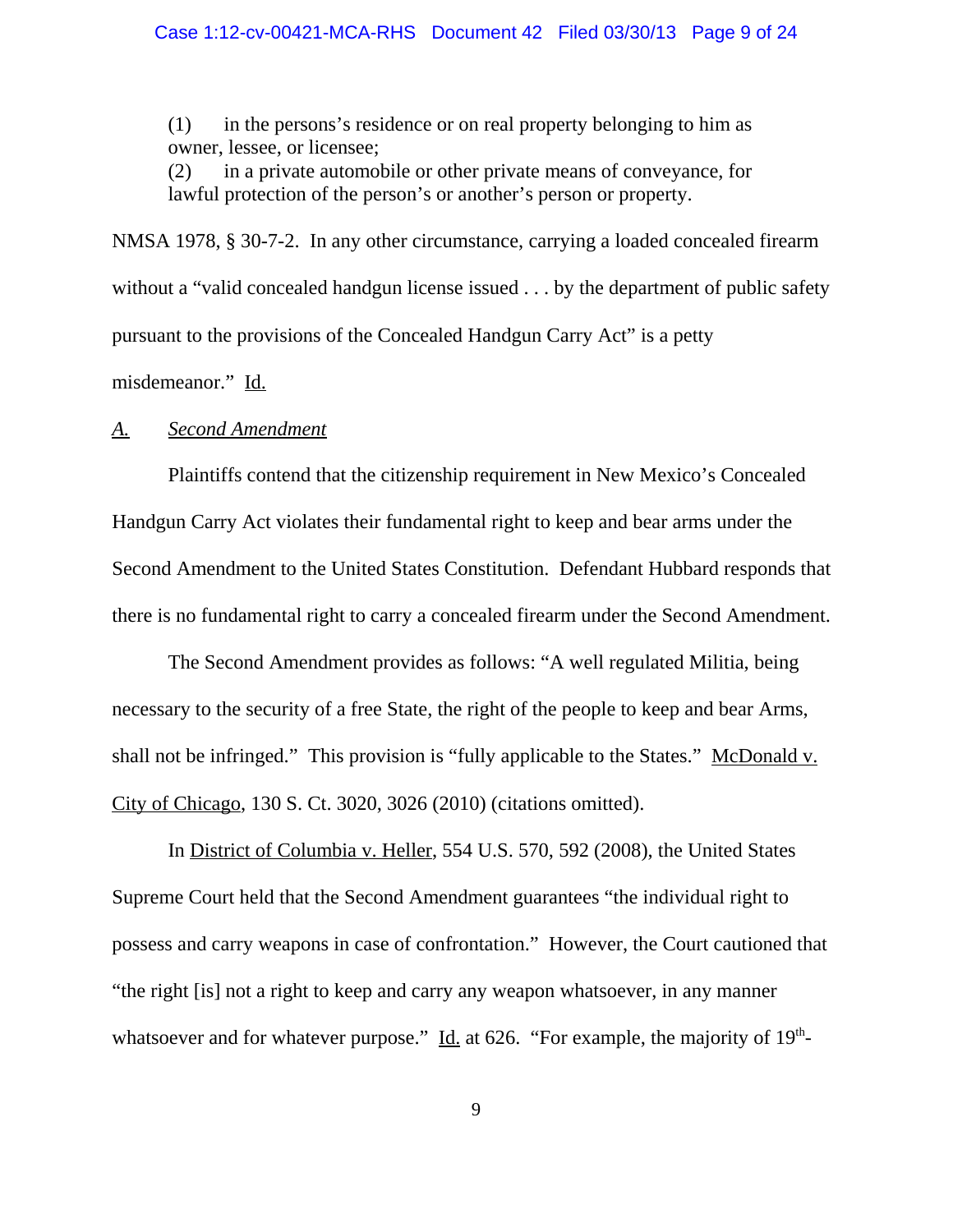#### Case 1:12-cv-00421-MCA-RHS Document 42 Filed 03/30/13 Page 10 of 24

century courts to consider the question held that prohibitions on carrying concealed weapons were lawful under the Second Amendment or state analogues." Id. Although the Court did "not undertake an exhaustive historical analysis . . . of the full scope of the Second Amendment," the Court stated that nothing in its opinion "should be taken to cast doubt on longstanding prohibitions on the possession of firearms by felons and the mentally ill, or laws forbidding the carrying of firearms in sensitive places such as schools and government buildings, or law imposing conditions and qualifications on the commercial sale of arms." Id. at 626-27.

After examining the history and text of the Second Amendment, the Heller Court held that the District of Columbia's total ban on handgun possession in the home was unconstitutional. The Court reasoned that:

the inherent right of self-defense has been central to the Second Amendment right. The handgun ban amounts to a prohibition on an entire class of "arms" that is overwhelmingly chosen by American society for that lawful purpose. The prohibition extends, moreover, to the home, where the need for defense of self, family, and property is most acute. Under any of the standards of scrutiny that we have applied to enumerated constitutional rights, banning from the home "the most preferred firearm in the nation to 'keep' and use for protection of one's home and family,' . . . would fail constitutional muster.

Id. at 628-29 (citation omitted)

Following Heller, the Tenth Circuit Court of Appeals adopted "a two-pronged approach to Second Amendment challenges." United States v. Reese, 627 F.3d 792, 800 (10th Cir. 2010) (internal quotation marks and citation omitted); see also Peterson v. Martinez, 707 F.3d 1197, (10th Cir. 2013).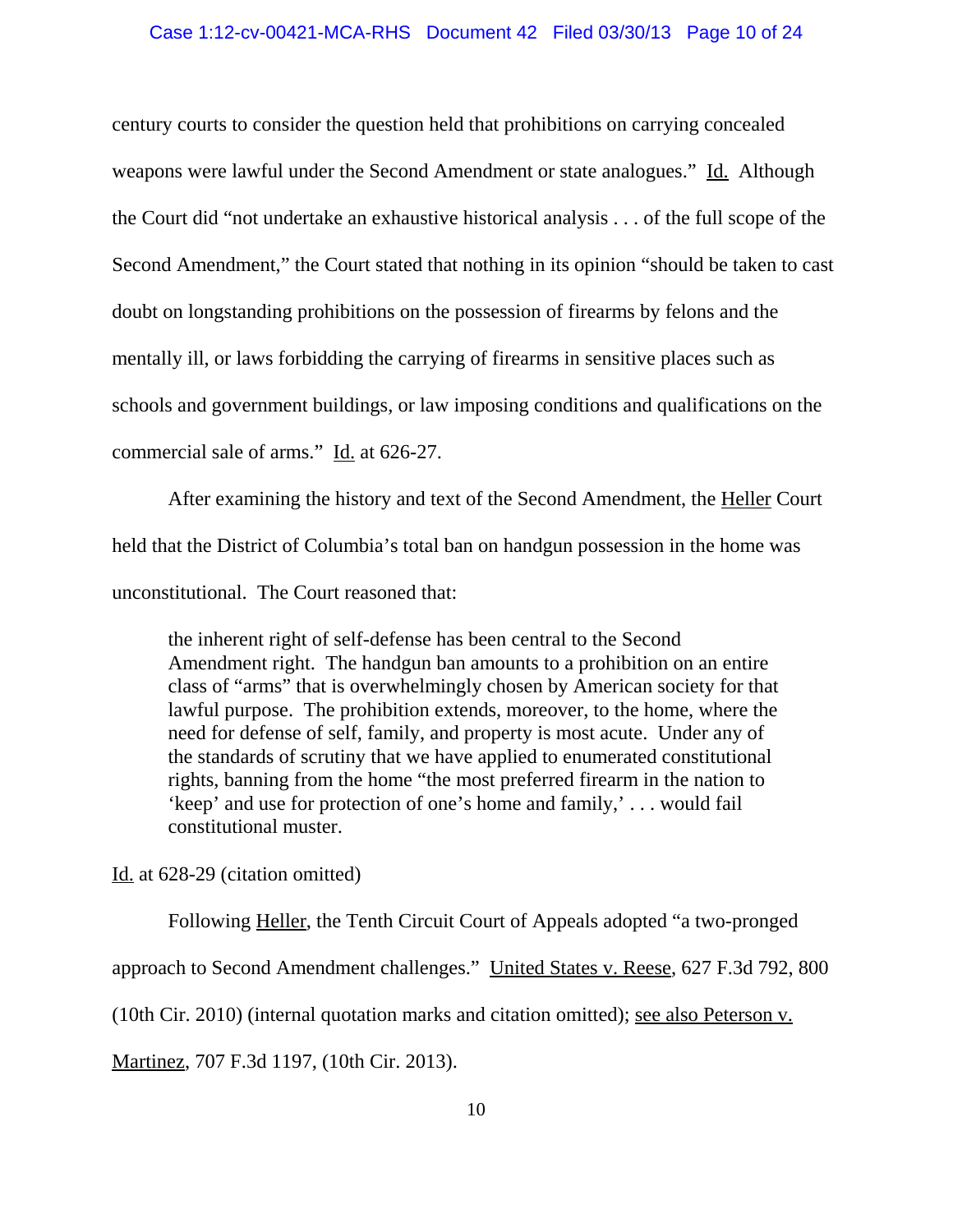Under this approach, a reviewing court first ask[s] whether the challenged law imposes a burden on conduct falling within the scope of the Second Amendment's guarantee. If it does not, [the court's] inquiry is complete. If it does, [the court] must evaluate the law under some form of means-end scrutiny. If the law passes muster under that standard, it is constitutional. If it fails, it is invalid.

Reese, 627 F.3d at 800 (alterations in original) (internal quotation marks and citations omitted).

Defendant Hubbard concedes that permanent resident aliens have a Second Amendment right to keep and bear arms for self-defense. [Doc. 20 at 4] See United States v. Huitron-Guizar, 678 F.3d 1164, 1169 (10th Cir. 2012) (assuming, without deciding, that the Second Amendment "right of the people" includes "at least some aliens unlawfully here"); see also Fletcher v. Haas, 851 F. Supp. 2d 287, 301 (D. Mass. 2012) (finding "no justification for refusing to extend the Second Amendment to lawful permanent residents"). Defendant Hubbard contends, however, that the Second Amendment right does not encompass the right to keep and bear *concealed* firearms.

In Peterson, the Tenth Circuit Court of Appeals addressed the issue of whether the Second Amendment protects the right to keep and bear concealed firearms. In that case, the plaintiff challenged a Colorado statute that required Colorado residency for the issuance of a concealed carry permit. However, the statute did "not affect the ability of non-residents to openly carry firearms in the state."<sup>1</sup> Id. at 1209. The Court noted that, in

<sup>&</sup>lt;sup>1</sup>The Court noted that a municipal ordinance in the Denver Revised Municipal Code prohibited "individuals from carrying firearms–concealed or not–unless the individuals holds a valid [concealed handgun license] or 'is carrying the weapon concealed within a private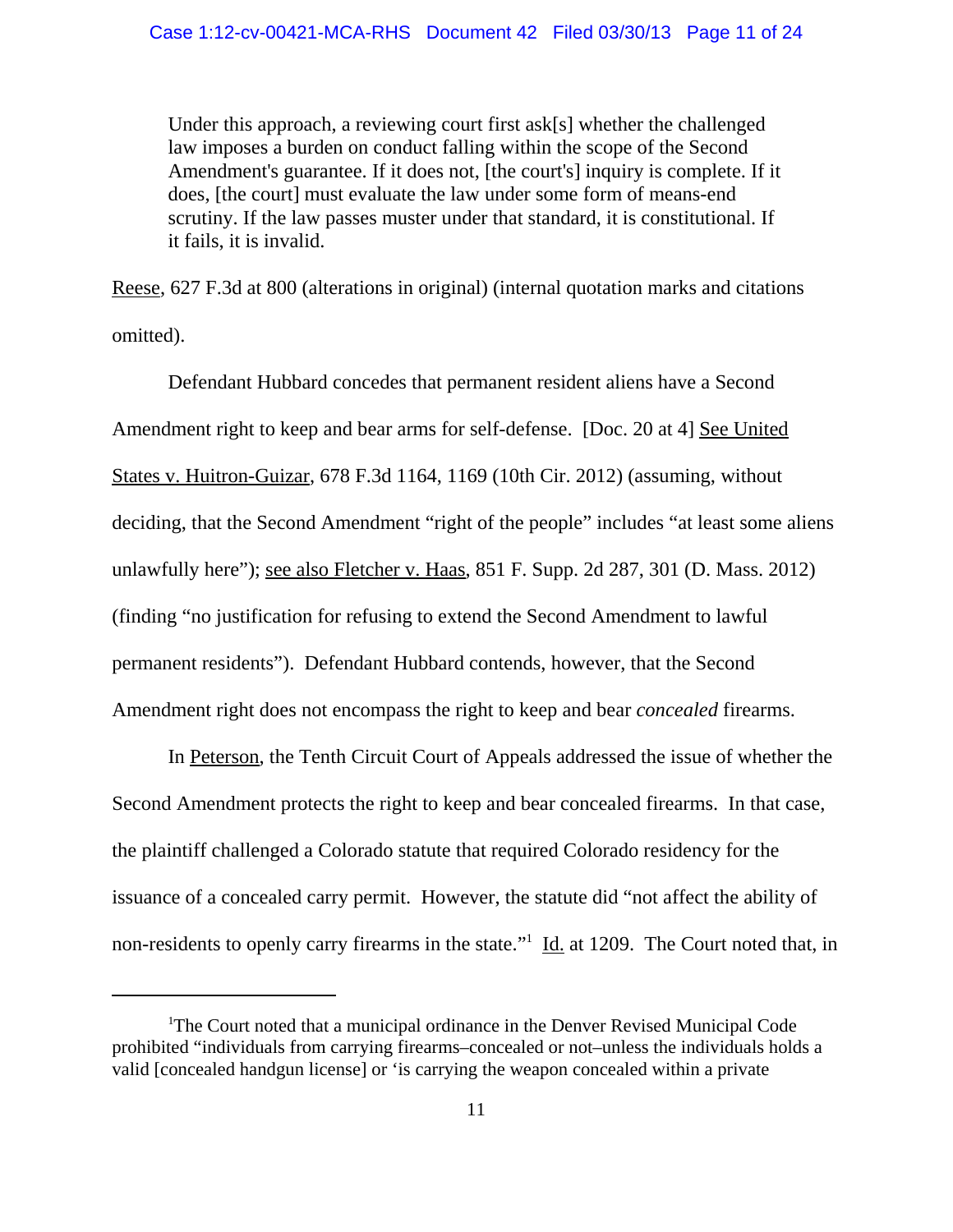Robertson v. Baldwin, 165 U.S. 275, 281-82 (1897), the United States Supreme Court stated that "the right of the people to keep and bear arms (article 2) is not infringed by laws prohibiting the carrying of concealed weapons." Although this statement was "plainly obiter dicta" the Court noted that it was "'bound by Supreme Court dicta almost as firmly as by the Court's outright holdings, particularly when the dicta is recent and not enfeebled by later statements." Peterson, 707 F.3d at 1210 (quoting United States v. Serawop, 505 F.3d 1112, 1122 (10th Cir. 2007). Although not recent, "the Supreme Court's contemporary Second Amendment jurisprudence does nothing to enfeeble–but rather strengthens–the statement that concealed carry restrictions do not infringe the Second Amendment right to keep and bear arms." Id.

The Court observed that "[t]here can be little doubt that bans on the concealed carrying of firearms are longstanding." Id. Indeed, in Heller, the Supreme Court held that "[g]iven this lengthy history of regulation, restrictions on concealed carry qualify as 'longstanding' and thus 'presumptively lawful regulatory measures.'" Id. at 1211 (quoting Heller, 554 U.S. at 626 & n.26). In light of Robertson and Heller, the Court concluded that the plaintiff's "Second Amendment claim fails at step one of our two-step analysis: the Second Amendment does not confer a right to carry concealed weapons."

Id.

automobile or other private means of conveyance, for hunting or for lawful protection of such person's or another person's person or property, while traveling.'" Peterson, 707 F.3d at 1202 (quoting Denver Rev. Mun. Code § 38-117(a), (b) & (f)). However, the plaintiff did not challenge the constitutionality of the municipal ordinance and, therefore, the Court did not address it. Id. at 1208-09.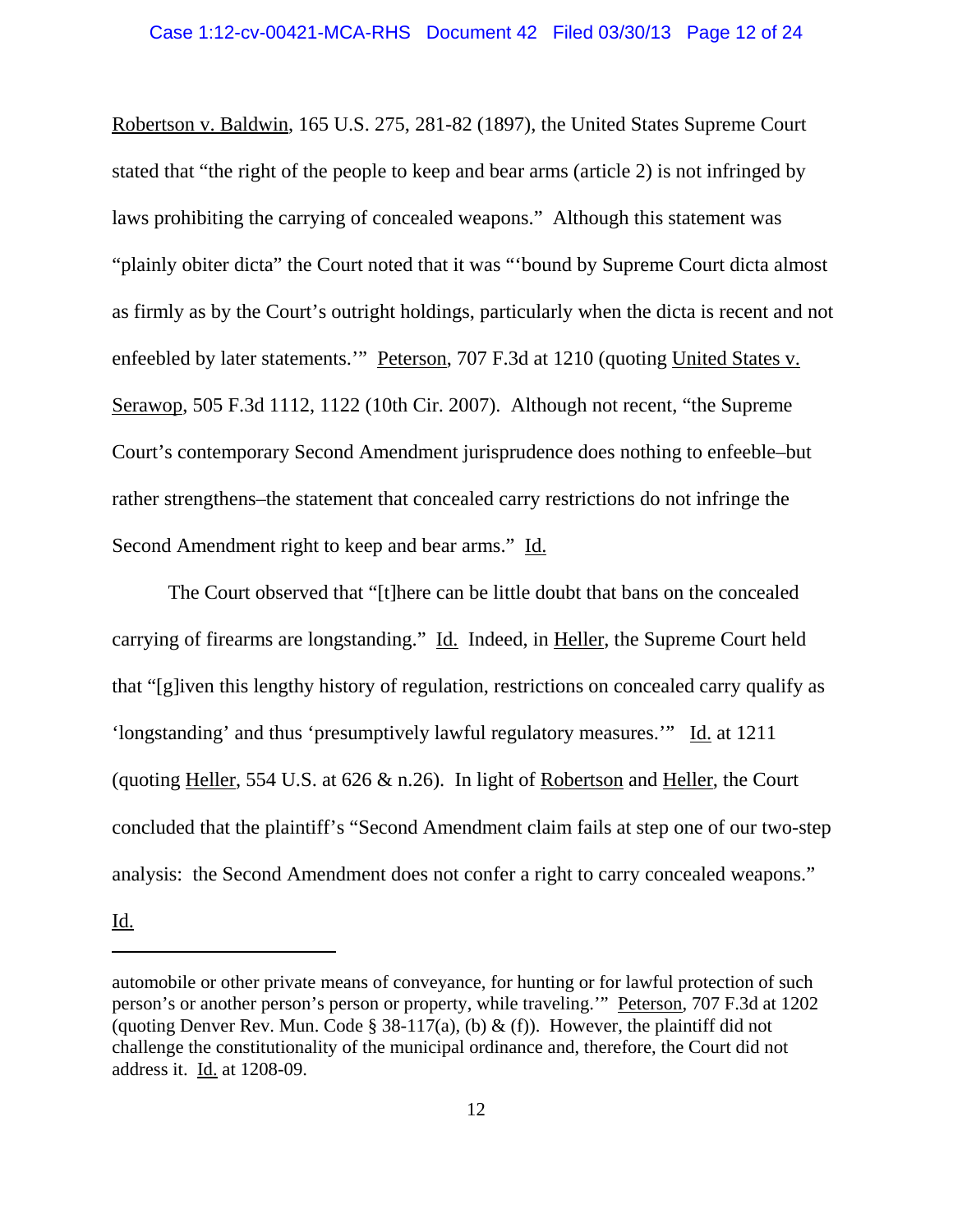Pursuant to Peterson, the Second Amendment does not confer a right to carry concealed weapons. Accordingly, Plaintiffs have failed to demonstrate a substantial likelihood of success on the merits of their Second Amendment claim.

## *B. Equal Protection*

Alternatively, Plaintiffs contend that New Mexico's Concealed Handgun Carry Act violates the Equal Protection Clause of the Fourteenth Amendment because it discriminates on the basis of alienage. Plaintiffs further contend that the citizenship requirement cannot survive strict scrutiny because it is not narrowly tailored to further a compelling government interest. Defendant Hubbard responds that the Act does not violate the Equal Protection Clause because "[t]here is no constitutional right at issue here." [Doc. 20 at 5] Defendant Hubbard further contends that strict scrutiny is inapplicable to this case because the regulation of concealed firearms rests "firmly within a State's constitutional prerogative" and does not impact economic rights. [Id.]

## *1. Substantial Likelihood of Success on the Merits*

The Equal Protection Clause of the Fourteenth Amendment provides as follows: "No State shall ... deny to any person within its jurisdiction the equal protection of the laws." U.S. Const. amend. XIV, § 1. Equal protection "is essentially a direction that all persons similarly situated should be treated alike." City of Cleburne v. Cleburne Living Ctr., 473 U.S. 432, 439 (1985). Governmental classifications are subject to strict scrutiny under the Equal Protection Clause if they burden a fundamental right or target a suspect class. Save Palisade FruitLands v. Todd, 279 F.3d 1204, 1210 (10th Cir. 2002). "To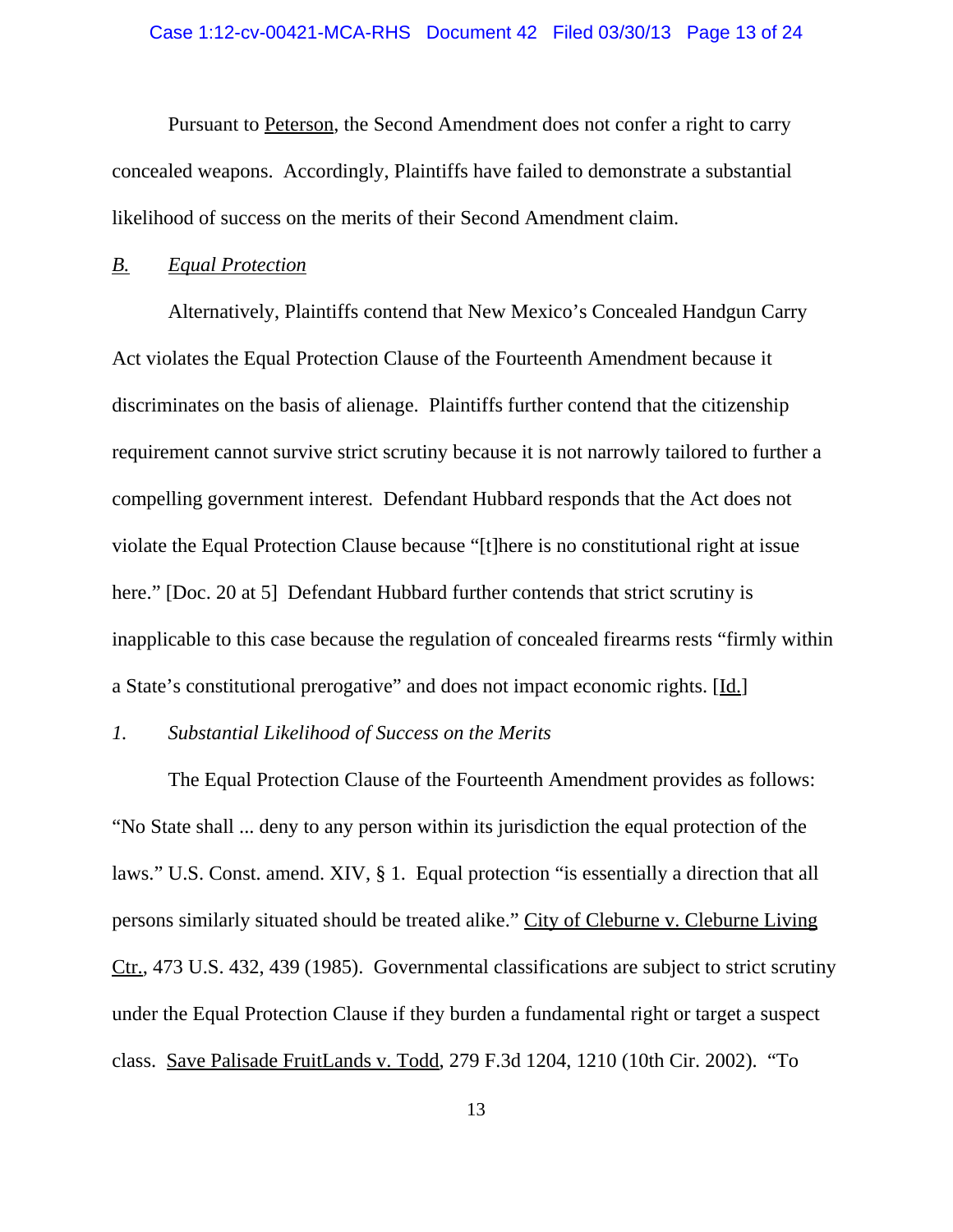#### Case 1:12-cv-00421-MCA-RHS Document 42 Filed 03/30/13 Page 14 of 24

survive strict scrutiny, the government must show that its classification is narrowly tailored to achieve a compelling government interest." KT.& G Corp v. Attorney General of State of Okla., 535 F.3d 1114, 1137 (10th Cir. 2008).

Although New Mexico's Concealed Handgun Carry Act does not burden a fundamental right, it nonetheless may be subject to strict scrutiny if it targets a suspect class. See 16B Am. Jur. 2d Constitutional Law § 834 ("The plaintiff need not prove that another fundamental right was trampled, as the right to equal protection of the laws is itself fundamental . . ."). Alienage is a suspect classification and state statutes that discriminate on the basis of alienage are subject to strict scrutiny. See Graham v. Richardson, 403 U.S. 365, 371-72 (1971) (holding that "classifications based on alienage, like those based on nationality or race, are inherently suspect and subject to close judicial scrutiny. Aliens as a class are a prime example of a 'discrete and insular' minority . . . for whom such heightened judicial solicitude is appropriate") (citation and footnotes omitted); Soskin v. Reinertson, 353 F.3d 1242, 1254 (10thCir. 2004) (recognizing that "Supreme Court precedents establish . . . [that] states on their own cannot treat aliens differently from citizens without a compelling justification"). New Mexico's Concealed Handgun Carry Act discriminates on the basis of alienage and, therefore, strict scrutiny is the applicable standard. Indeed, in Huitron-Guizar, the Tenth Circuit Court of Appeals recognized that, under the Equal Protection Clause, state laws regulating the possession of firearms that discriminate against permanent resident aliens must survive strict scrutiny. 678 F.3d at 1170 ("Recently some state statutes that burden gun possession by lawful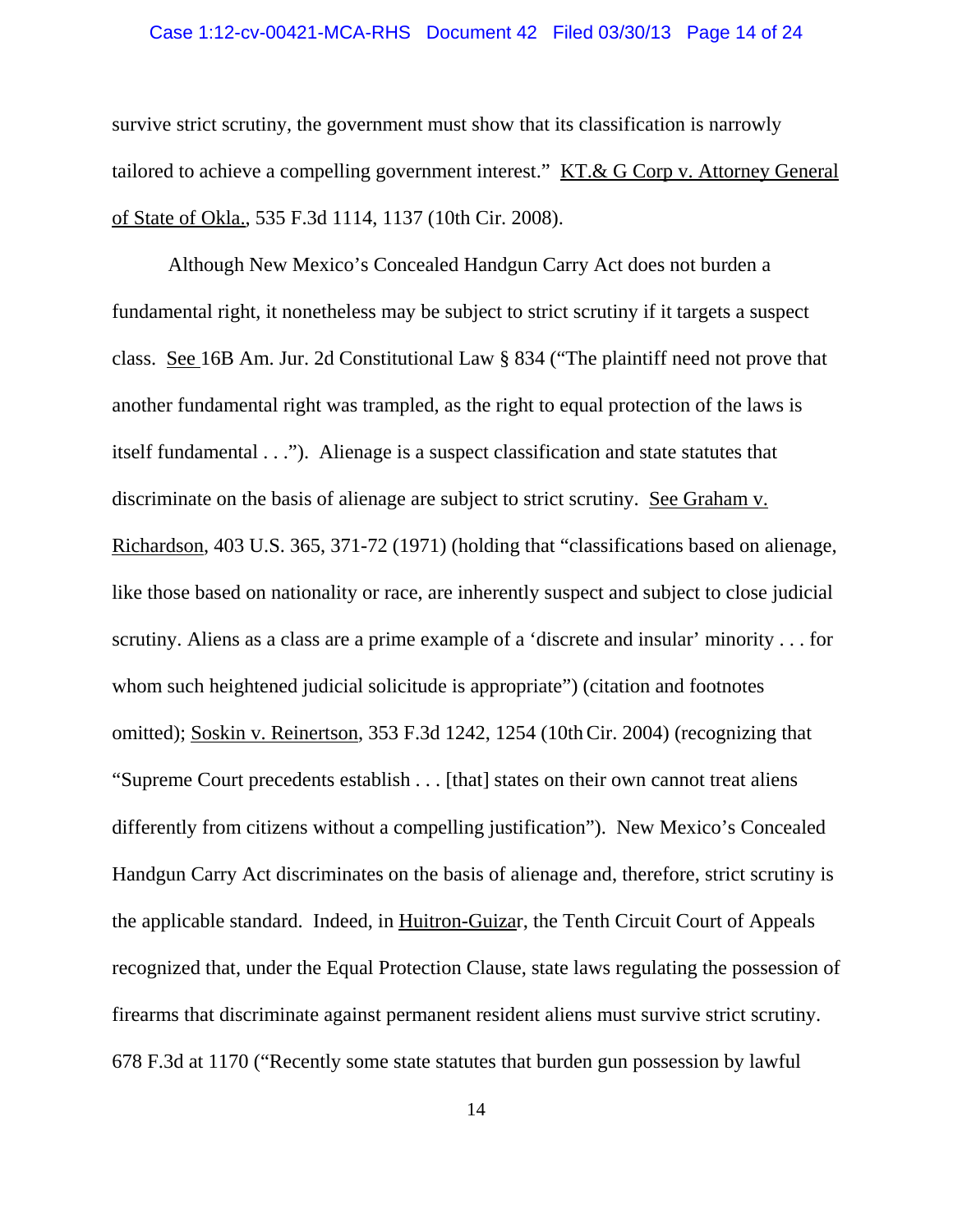permanent aliens . . . have been declared invalid under the Equal Protection Clause, which requires that strict scrutiny be applied to state laws that impose restrictions based on alienage.").

Defendant Hubbard contends, however, that pursuant to Sugarman v. Dougall, 413 U.S. 634, 648 (1973), the Court's scrutiny should "not be so demanding" because the concealed carrying of a firearm is a matter "resting firmly within a State's constitutional prerogative." The Court disagrees. In Sugarman, the plaintiffs, who were federally registered aliens, challenged a New York statute that restricted civil service to United States citizens. Id. at 635-36. Applying strict scrutiny, the United States Supreme Court held that the indiscriminate citizenship requirement in the civil service law violated the Equal Protection Clause of the United States Constitution. Id. at 643. In arriving at its conclusion, the Court recognized that the State may "in an appropriately defined class of positions, require citizenship as qualification for office." Id. at 647. "Such power inheres in the State by virtue of its obligation . . . to preserve the basic conception of a political community." Id. (Internal quotation marks and citations omitted.). Although "such state action, particularly with respect to voter qualifications is not wholly immune from scrutiny under the Equal Protection Clause," the Court noted that its "scrutiny will not be so demanding where we deal with matters resting firmly within a State's constitutional prerogatives." Id. at 648. The Court explained as follows:

This is no more than a recognition of a State's historical power to exclude aliens from participation in its democratic political institutions . . . and a recognition of a State's constitutional responsibility for the establishment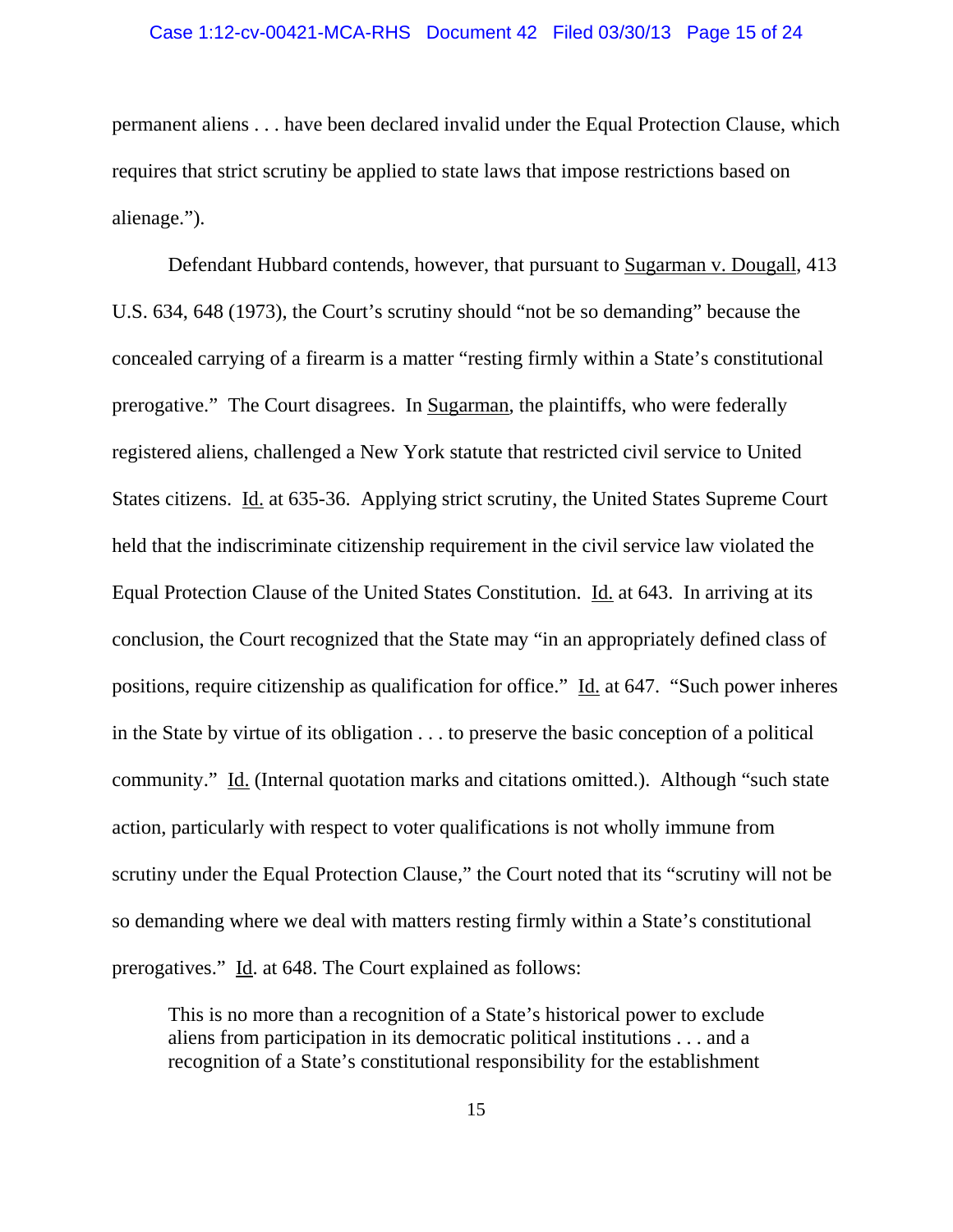and operation of its own government, as well as the qualification of an appropriately designated class of public office holders. . . This Court has never held that aliens have a constitutional right to vote or to hold high public office under the Equal Protection Clause. Indeed, implicit in many of this Court's voting rights decisions is the notion that citizenship is a permissible criterion for limiting such rights. . . . A restriction on the employment of noncitizens, narrowly confined, could have particular relevance to this important state responsibility, for alienage itself is a factor that reasonably could be employed in defining political community.

Id. (Internal quotation marks and citations omitted).

New Mexico's Concealed Handgun Carry Act does not seek to preserve the basic conceptions of a state political community. See Chan v. City of Troy, 559 N.W. 2d 374, 376 (Mich. App. 1997) (per curiam) (applying strict scrutiny to Michigan's concealed handgun statute because "[t]he purchase or possession of a pistol clearly is not a function bound up with the operation of a State as a governmental entity, nor does it otherwise involve the implementation of the sovereign powers of a state" (internal quotation marks and citations omitted)). Nor does the Act affect the State's constitutional responsibility for the establishment and operation of its own government or the qualification of its voters or a designated class of public office holders. Therefore, the Court concludes that the Act does not pertain to "matters resting firmly within the State's constitutional prerogative," as defined by Sugarman.

Alternatively, Defendant Hubbard contends that strict scrutiny is inapplicable because New Mexico's Concealed Handgun Carry Act does not deprive aliens of an economic benefit. [Doc. 20 at 5] Defendant Hubbard fails to cite any case law indicating that strict scrutiny is only applicable to state economic legislation that discriminates on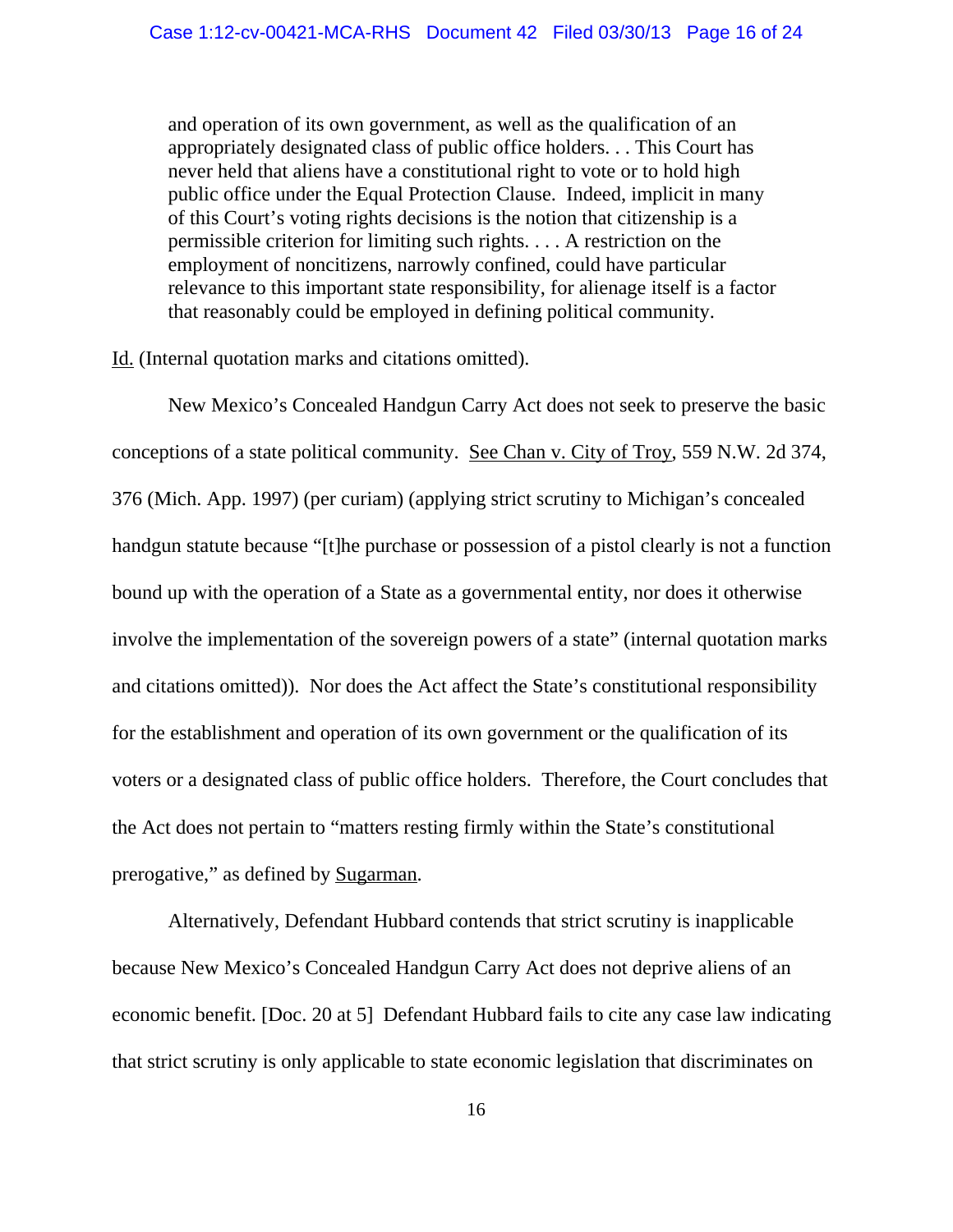#### Case 1:12-cv-00421-MCA-RHS Document 42 Filed 03/30/13 Page 17 of 24

the basis of alienage. In the seminal case of City of Cleburne, the United States Supreme Court observed that strict scrutiny is the appropriate standard to be used when "*social or economic legislation*" discriminates on the basis of alienage. 473 U.S. at 440 (emphasis added). Indeed, courts typically apply strict scrutiny to state social legislation, such as New Mexico's Concealed Handgun Carry Act, that restricts the possession of concealed firearms on the basis of alienage. See, e.g., Smith v. South Dakota, 781 F. Supp. 2d 879, 884 (D. S.D. 2011); State v. Ibrahim, 269 P.3d 292, 296-97 (Wa. App. 2011); People v. Bounasri, 31 Misc. 3d 304, 2011 WL 356059, at \* 2 (N.Y. City Ct. 2011).

Applying the strict scrutiny test, Defendant Hubbard contends that the state of New Mexico has a compelling interest in protecting "the public from concealed carry of firearms because of the inherent danger that unregulated concealed weapons pose to the public." [Doc. 20 at 7] As the Second Circuit Court of Appeals recognized in Kachalsky v. County of Westchester, 701 F.3d 81, 97 (2d Cir. 2012), the states have a "substantial, indeed compelling, government interest<sup>[]</sup> in public safety and crime prevention." See also Fletcher, 851 F. Supp. 2d at 303 (recognizing that Massachusetts "has an interest in regulating firearms to prevent dangerous persons from obtaining firearms"). The Court therefore agrees with Defendant Hubbard that the state has a compelling interest in protecting the public from concealed firearms. The question remains, however, whether the citizenship requirement is narrowly tailored to serve this interest.

"The purpose of the narrow tailoring requirement is to ensure that 'the means chosen "fit" th[e] compelling goal so closely that there is little or no possibility that the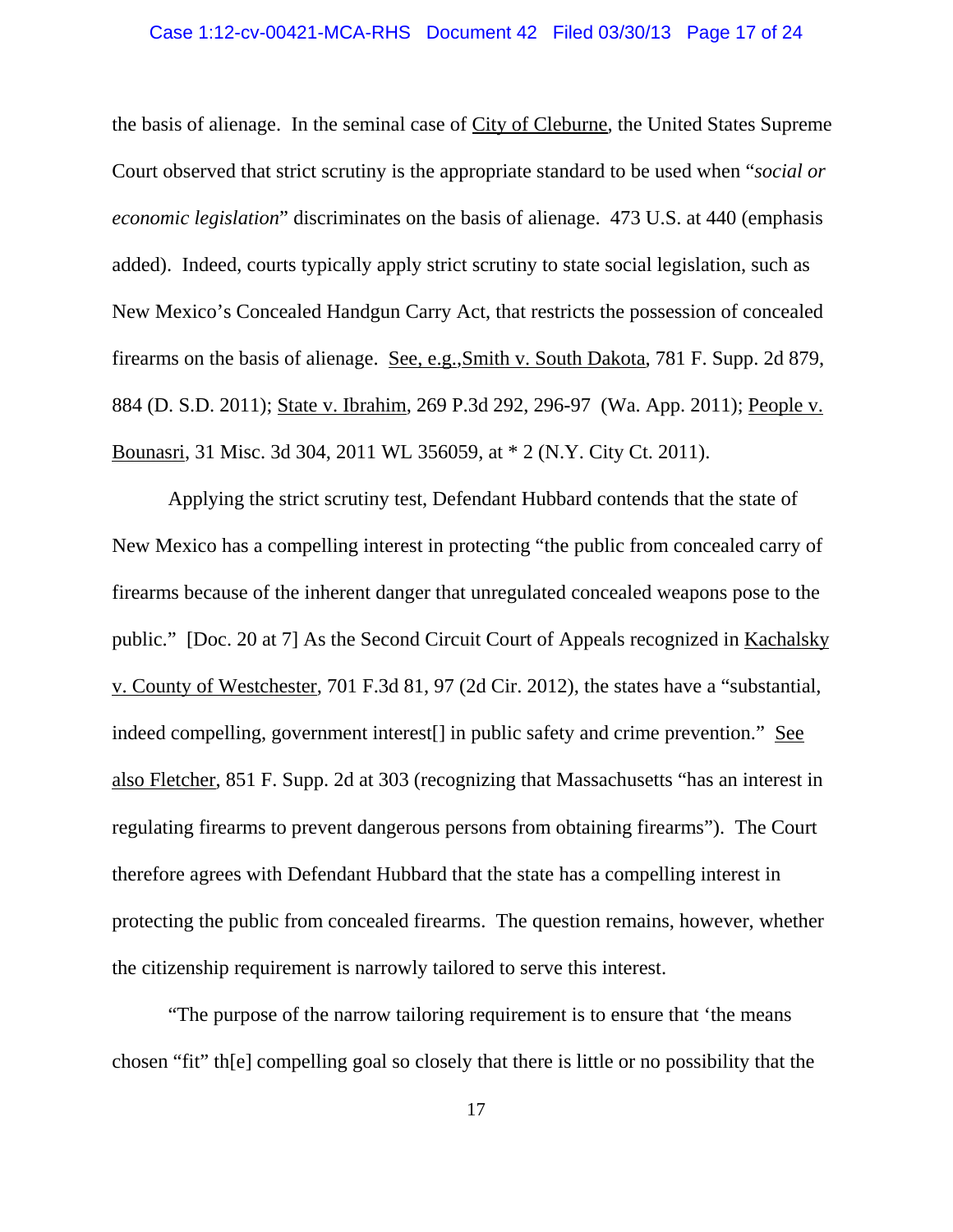motive for the classification was illegitimate . . . prejudice or stereotype.'" Grutter v. Bollinger, 539 U.S. 306, 333 (2003) (quoting Richmond v. J.A. Croson Co., 488 U.S. 469, 493 (1989) (plurality opinion)). Defendant Hubbard has failed to demonstrate a close fit between the means chosen and the state's compelling interest. There is no argument made, much less any evidence proffered, that a permanent resident alien, such as Mr. Jackson, who resides in this country legally, poses a greater danger by virtue of his or her status alone, when carrying a concealed loaded firearm, than do United States citizens. Indeed, "[a]ny classification which treats all aliens as dangerous and all United States citizens as trustworthy rests upon a very questionable basis." People v. Rappard, 28 Cal. App. 3d 302, 305 (Cal. Ct. App. 1972); see also Fletcher, 851 F.Supp.2d at 303 ("Any classification based on the assumption that lawful permanent residents are categorically dangerous and that all American citizens by contrast are trustworthy lacks even a reasonable basis."). For this reason, various courts have concluded that state laws, like New Mexico's Concealed Handgun Carry Act, which impose an indiscriminate ban precluding all legal resident aliens from carrying concealed firearms violate the Equal Protection Clause of the United States Constitution. See, e.g., Smith v. South Dakota, 781 F. Supp. 2d 879, 886 (2011); Rappard, 28 Cal. App. 3d at 305; State v. Chumphol, 634 P.2d 451, 452 (Nev. 1981); Bounasri, 2011 WL 356059, at \*3; Chan, 559 N.W. 2d at 376; Ibrahim, 269 P.3d at 296-97.

During oral argument before this Court, Defendant Hubbard argued for the first time that the citizenship requirement is narrowly tailored to further the state's compelling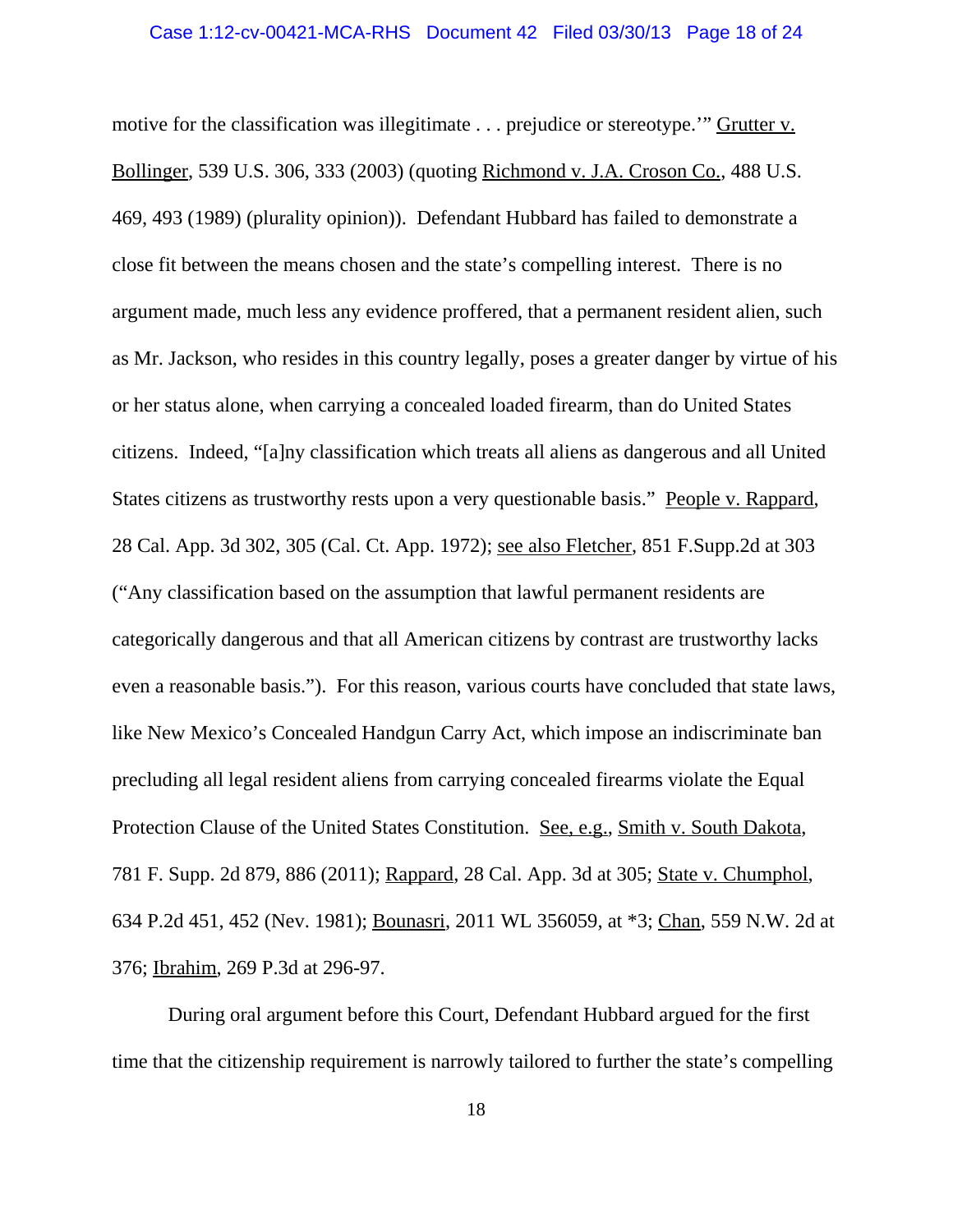#### Case 1:12-cv-00421-MCA-RHS Document 42 Filed 03/30/13 Page 19 of 24

interest in public safety because a non-citizen's immigration status is subject to change at the will of the federal government, without notice to the state. The Court is not persuaded by this argument. The Concealed Handgun Carry Act prohibits *all* non-citizens, regardless of their immigration status, from obtaining a concealed carry permit. The Act does not attempt to distinguish between lawful permanent residents, such as Plaintiff Jackson, and illegal aliens. Moreover, the Act does not attempt to distinguish between non-citizens whose immigration status changes during the course of the application process and permit holding period and those whose immigration status does not. Thus, the citizenship requirement is overinclusive; it encompasses a large number of noncitizens who, by virtue of their status alone, pose no greater risk of harm to public safety. Because Defendant Hubbard has failed to demonstrate a close fit between the citizenship requirement and the state's compelling interest in public safety, the Court concludes that Plaintiffs have made a strong showing of a substantial likelihood of success on the merits of their Equal Protection claim.

## *2. Irreparable Harm*

As previously explained, Plaintiffs have made a strong showing that the citizenship requirement in New Mexico's Concealed Handgun Carry Act violates the Equal Protection Clause. "When an alleged constitutional right is involved, most courts hold that no further showing of irreparable injury is necessary." Kikumura v. Hurley, 242 F.3d 950, 963 (10th Cir. 2001) (quoting 11A Charles Alan Wright, Arthur R. Miller & Mary Kay Kane, Federal Practice and Procedure § 2948.1 (2d ed.1995)); see also Heideman,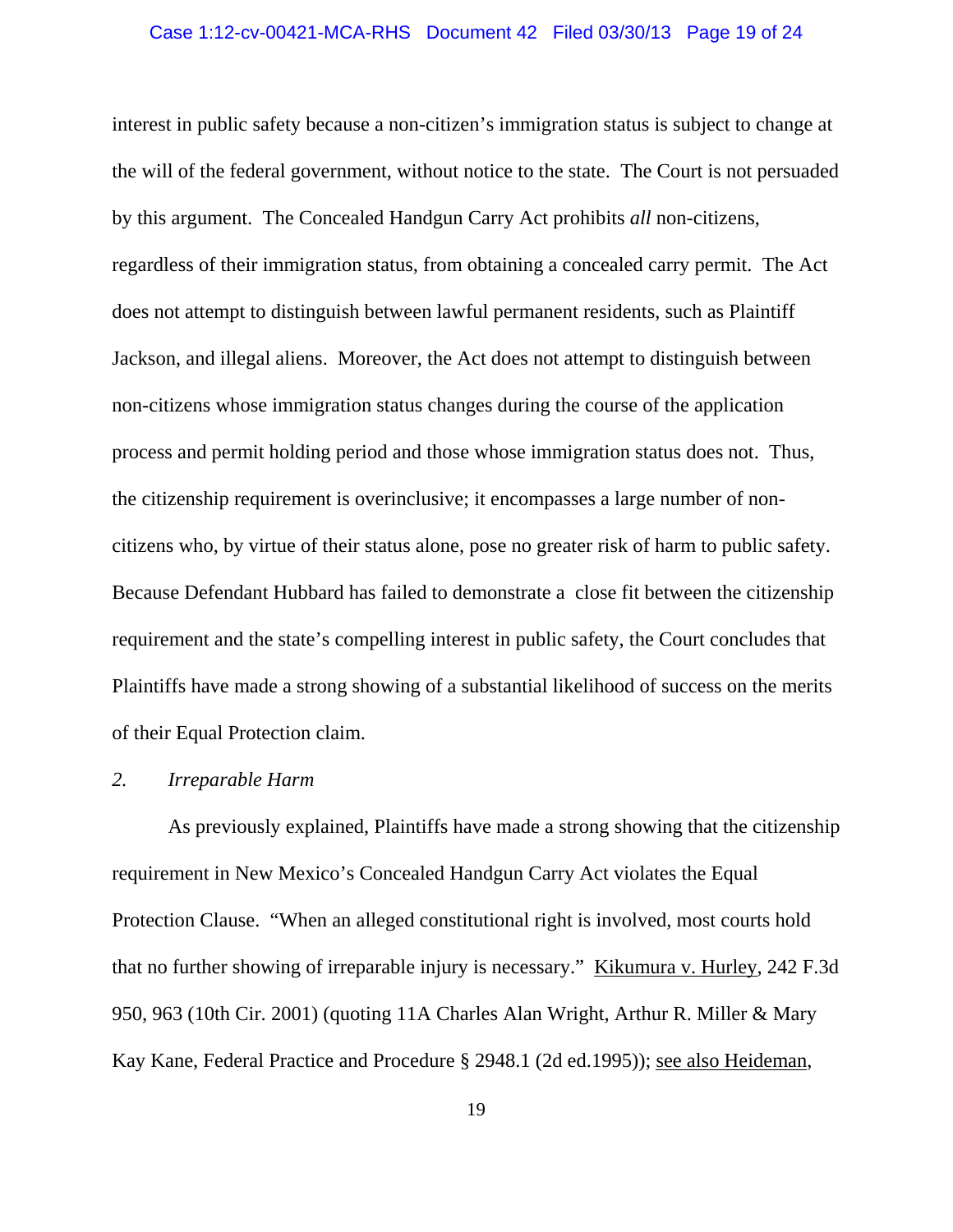348 F.3d at 1189-90 (holding that the plaintiffs had established irreparable harm because the statute at issue deprived them of their First Amendment Rights). Plaintiffs' constitutional injury cannot be adequately redressed by post-trial relief and, therefore, the Court concludes that they will suffer irreparable harm in the absence of preliminary injunctive relief.

## *3. Balance of the Harms*

Because Plaintiffs seek a disfavored injunction, they must make a strong showing that the balance of the harms supports the issuance of preliminary injunctive relief. As previously explained, Plaintiffs have demonstrated that the continued enforcement of the citizenship requirement in New Mexico's Concealed Handgun Carry Act violates their right to equal protection of the laws and constitutes an irreparable harm. Thus, the harm to Plaintiffs is significant. In contrast, the harm to Defendant Hubbard is minimal. Although Defendant Hubbard may incur some administrative costs if he is forced to grant concealed carry permits to noncitizens that must later be revoked after a full trial on the merits,<sup>2</sup> these costs pale in comparison to the deprivation of Plaintiffs' constitutional rights. Accordingly, the Court concludes that the balance of the harms factor supports the issuance of preliminary injunctive relief.

*4. Public Interest*

<sup>&</sup>lt;sup>2</sup>Defendant Hubbard also argues that the public welfare and safety will be put at risk if concealed carry permits are issued to noncitizens. [Doc. 20 at 11] This arguments is rejected because, as previously explained, Defendant Hubbard has failed to establish that permanent resident aliens such as Mr. Jackson pose a greater risk of danger, by virtue of their status alone, than citizens with respect to the carrying of concealed firearms.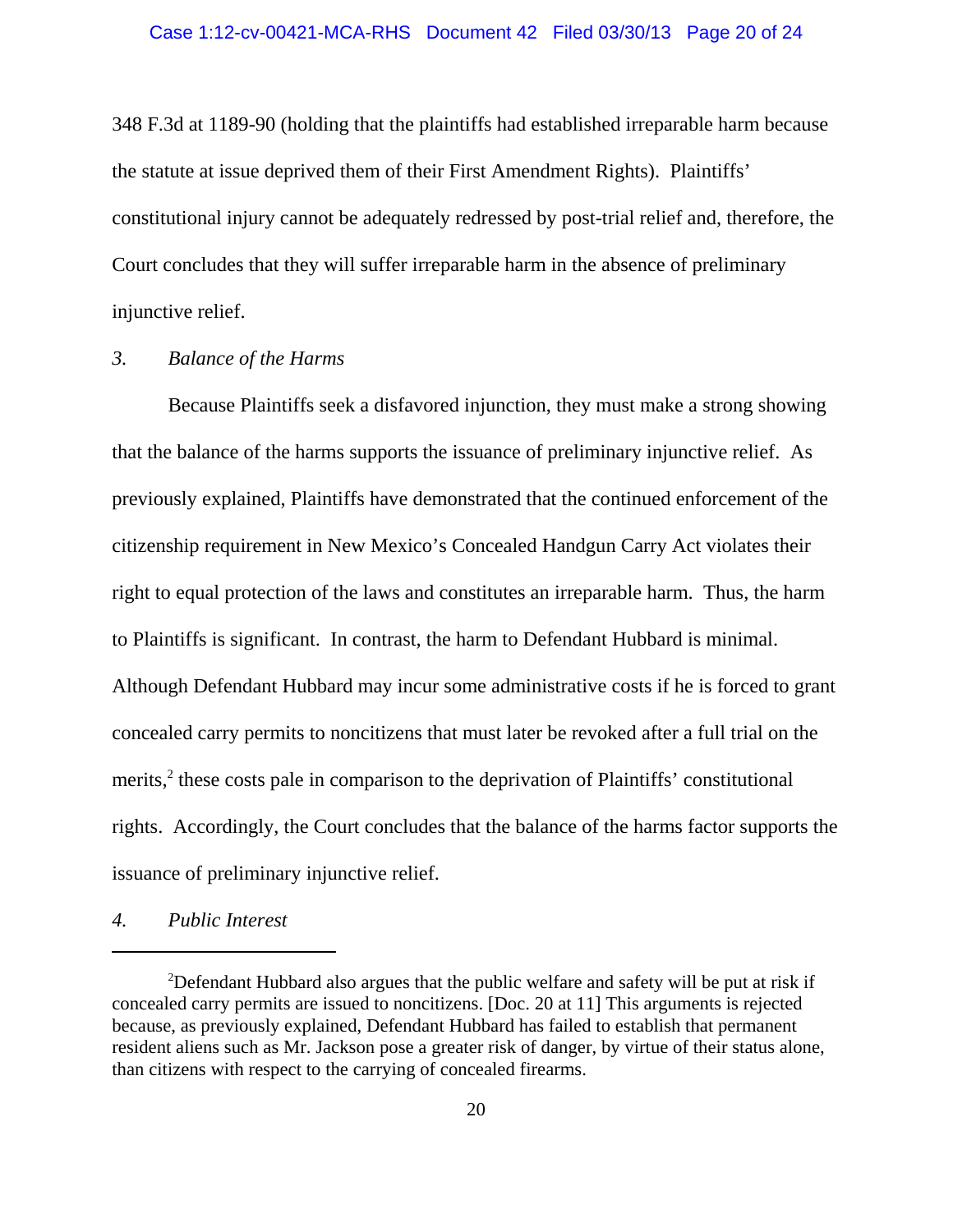#### Case 1:12-cv-00421-MCA-RHS Document 42 Filed 03/30/13 Page 21 of 24

Defendant Hubbard does "not have an interest in enforcing a law that is likely constitutionally infirm." Chamber of Commerce of the United States v. Edmondson, 594 F.3d 742, 771 (10th Cir. 2010). Additionally, "it is always in the public interest to prevent the violation of a party's constitutional rights." Awad, 670 F.3d at 1132 (internal quotation marks and citation omitted); see also Chamber of Commerce of the United States, 594 F.3d at 771 (holding that "the public interest will perforce be served by enjoining the enforcement of the invalid provisions of state law." (internal quotation marks and citation omitted)). The public interest is served by granting Plaintiffs' request for preliminary injunctive relief.

### *C. Severability*

"[A] court sustaining an equal protection challenge has 'two remedial alternatives: it may either declare the statute a nullity and order that its benefits not extend to the class that the legislature intended to benefit, or it may extend the coverage of the statute to include those who are aggrieved by the exclusion.'" Petrella v. Brownback, 697 F.3d 1285, 1296 (10th Cir. 2012) (quoting Heckler v. Mathews, 465 U.S. 728, 738 (1984)). "In order to determine whether partial invalidation of a state statute is appropriate, federal courts look to state law." Citizens for Responsible Gov't State Political Action Comm. v. Davidson, 236 F.3d 1174, 1195 (10th Cir. 2000); see Leavitt v. Jane L., 518 U.S. 137, 139 (1996) ("Severability is of course a matter of state law.") (per curiam).

It is well established in [New Mexico] that a part of a law may be invalid and the remainder valid, where the invalid part may be separated from the other portions, without impairing the force and effect of the remaining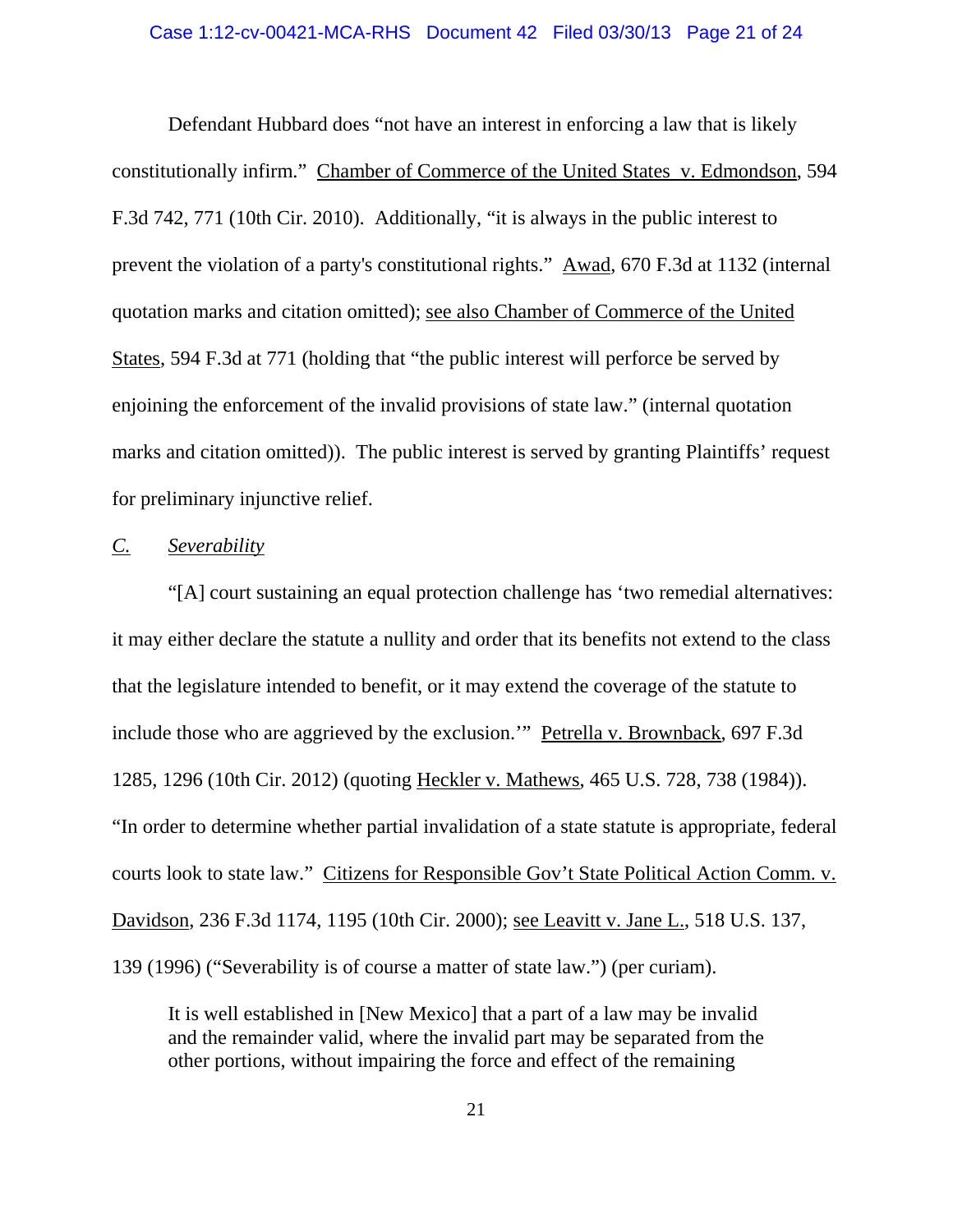parts, and if the legislative purpose as expressed in the valid portion can be given force and effect, without the invalid part, and, when considering the entire act it cannot be said that the legislature would not have passed the remaining part if it had known that the objectionable part was invalid.

Bradbury & Stamm Const. Co. v. Bureau of Revenue, 372 P.2d 808, 811 (N.M. 1962).

However, the Court "cannot rewrite or add language to a statute in order to make it constitutional." State v. Frawley, 172 P.3d 144, 155 (N.M. 2007).

The Court concludes that the citizenship requirement in subsection (1) of section 29-19-4(A) may be severed without impairing the remainder of the Act's force and effect. If subsection (1) is removed, the statute nonetheless provides for the issuance of a concealed carry permit to an applicant who satisfies the remainder of the statutory requirements, subsections (2) through (10). Because the severance of subsection (1) "in no way affects the enforceability of the other portions of the statute," Bradbury & Stamm Const. Co., 372 P.2d at 814, the first prong of the severability test is satisfied.

Additionally, severance of the citizenship provision will not impair the legislative purpose as expressed in the remainder of the Act. The manifest purpose of the Act is to permit the issuance of "concealed handgun licenses to qualified members of the public who satisfy the requisite education and training." New Mexico Voices for Children v. Denko, 90 P.3d 458, 459 (N.M. 2004). Severance of the citizenship provision will not impair this purpose, nor will it require the issuance of concealed carry permits to illegal aliens. Section 29-19-4( $A$ )(7) of the Act prohibits the issuance of concealed carry permits to applicants who are "otherwise prohibited from federal law or the law of any other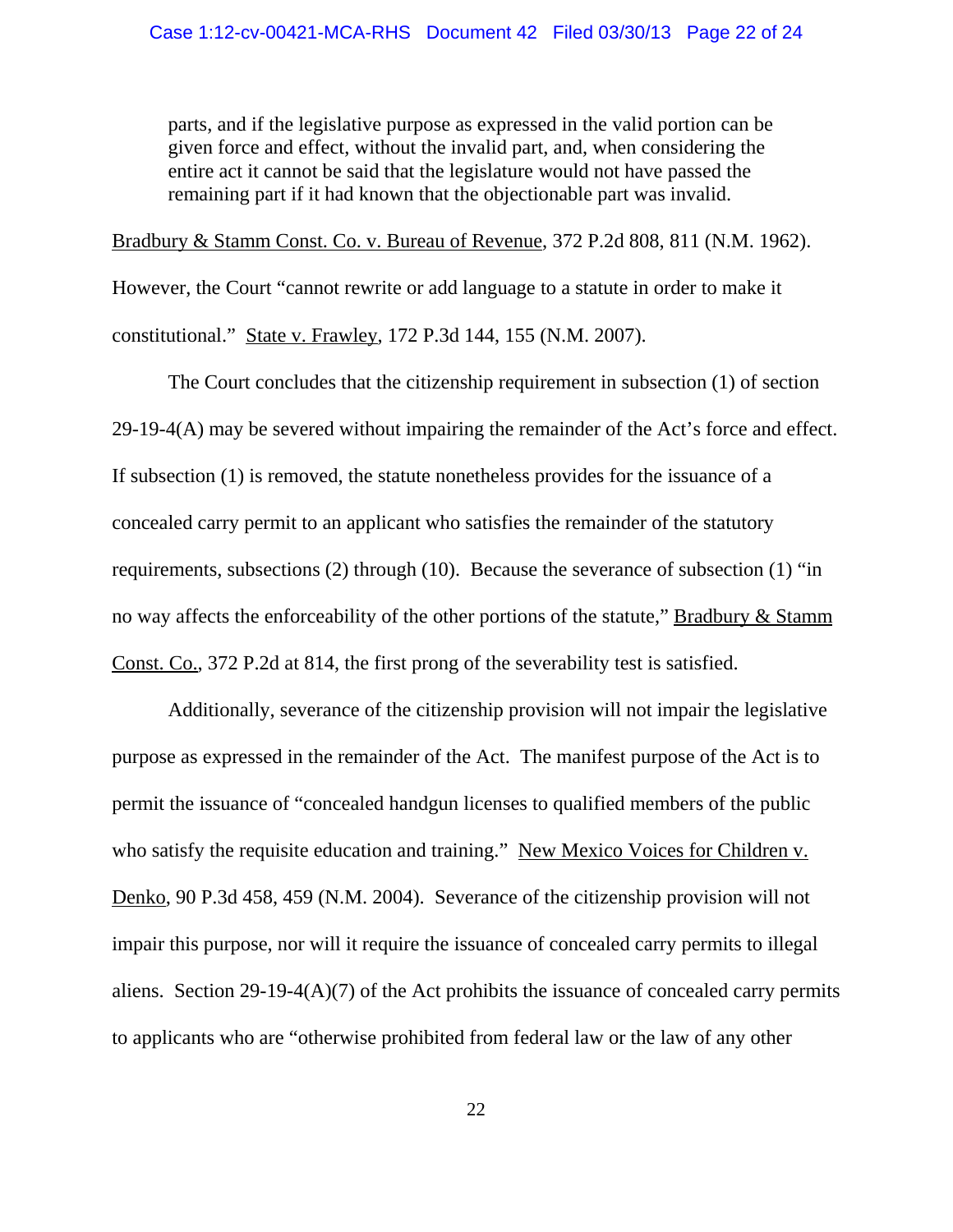#### Case 1:12-cv-00421-MCA-RHS Document 42 Filed 03/30/13 Page 23 of 24

jurisdiction from purchasing or possessing firearms." Title 18 of the United States Code, Section  $922(g)(5)$  prohibits any person who "is illegally or unlawfully in the United States" from "ship[ping] or transport[ing] in interstate or foreign commerce, or possess[ing] in or affecting commerce, any firearm or ammunition; or [receiving] any firearm or ammunition which has been shipped or transported in interstate or foreign commerce." See Huitron-Guizar, 678 F.3d at 1170 (10th Cir. 2012) (upholding the constitutionality of Section  $922(g)(5)$ ). Because illegal aliens are prohibited from purchasing or possessing firearms under federal law, they are not eligible to obtain a concealed carry permit under the Concealed Handgun Carry Act. Accordingly, the second prong of the severability test weighs in favor of severance.

The foregoing analysis is also dispositive of the third prong of the severance test, namely, whether the legislature would have passed the Act if it had known that the citizenship provision was unconstitutional. "Because the Legislature did not articulate a specific purpose in the Act, we look to the entire Act to ascertain whether the Legislature would have passed the Act if it had known that" the citizenship provision was unconstitutional. Baca v. New Mexico Dep't of Public Safety, 47 P.3d 441, 445 (N.M. 2002) (per curiam). As previously explained, severance of the citizenship provision preserves the legislative purpose of the Act and does not require the issuance of concealed carry permits to illegal aliens. Considering the Act as a whole, the Court concludes that the Legislature would have passed the Act if it had known that the citizenship provision was unconstitutional.